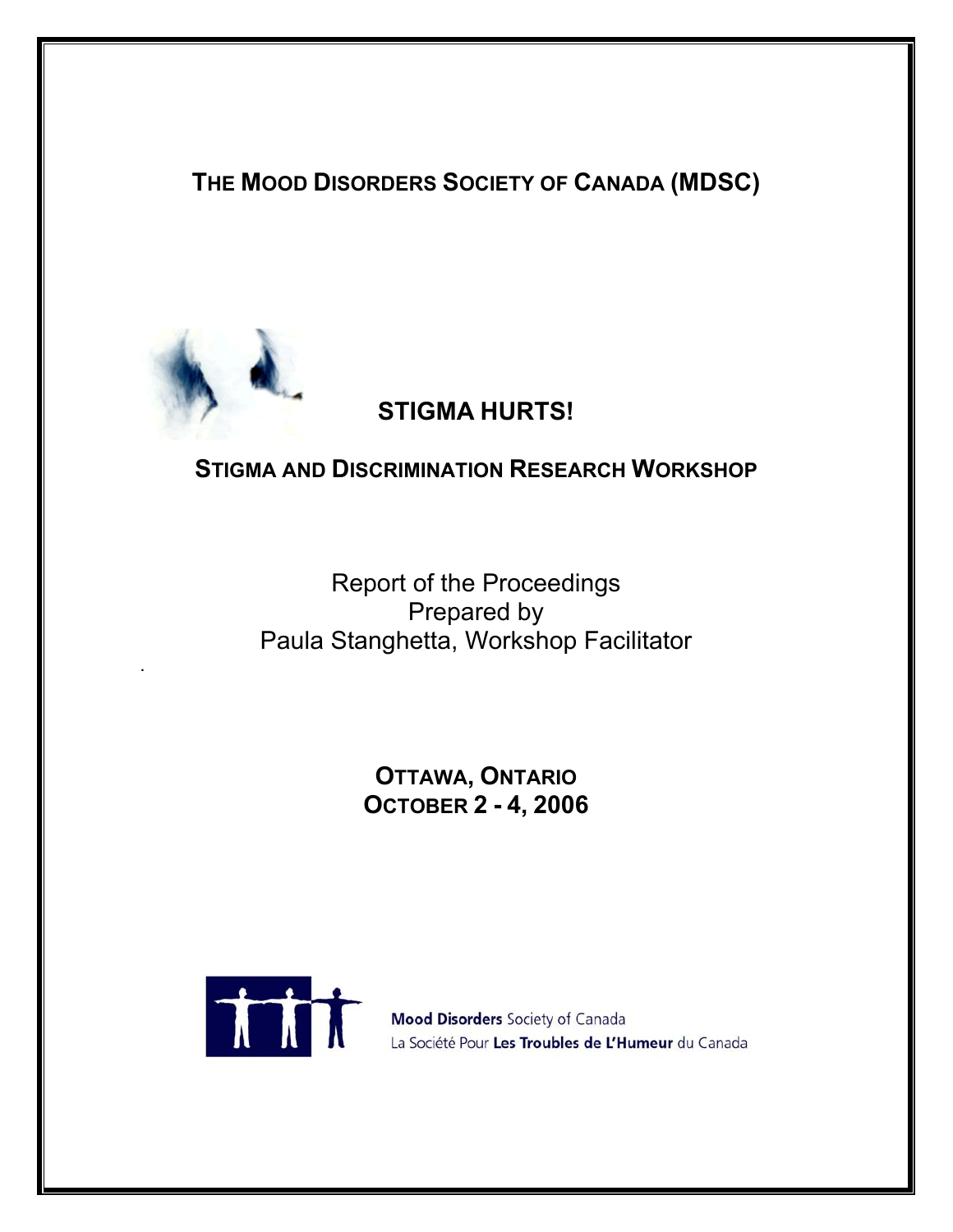# **Executive Summary**

Stigma and discrimination are widespread and persistent toward people who experience mental illness, their families and caregivers. Stigma causes serious economic, health and social consequences to consumers, patients, families and caregivers as well as to society at large. The experience of stigma, and its resultant discrimination, is a profoundly personal one and best understood by those who have experienced its effects. Although we know of its harmful impact, stigma is currently under-researched in Canada and throughout the world.

As part of its mandate to support those with mental illness and offer leadership in strategies to address mental illness, the Mood Disorders Society of Canada (MDSC) convened a national workshop to explore the issues around stigma and discrimination. The goals of the workshop were:

- 1. To develop a comprehensive researcher and consumer/family focused research agenda.
- 2. To develop materials to inform the Mental Health Commission of Canada.
- 3. To encourage an exchange of ideas and build collaborative research teams and networks.
- 4. To develop national and international partnerships among funders, researchers and stakeholders.

The workshop brought together approximately 90 individuals representing individuals affected by mental illness, families, caregivers, health care providers, researchers, government, policy makers, and non-profit organizations. They spent two days listening to each other, hearing from individual experts involved in stigma research, and addressing the goals through large and small group structured discussion. Their efforts resulted in a list of sixteen priorities stated in terms of questions that could be used to identify research priorities.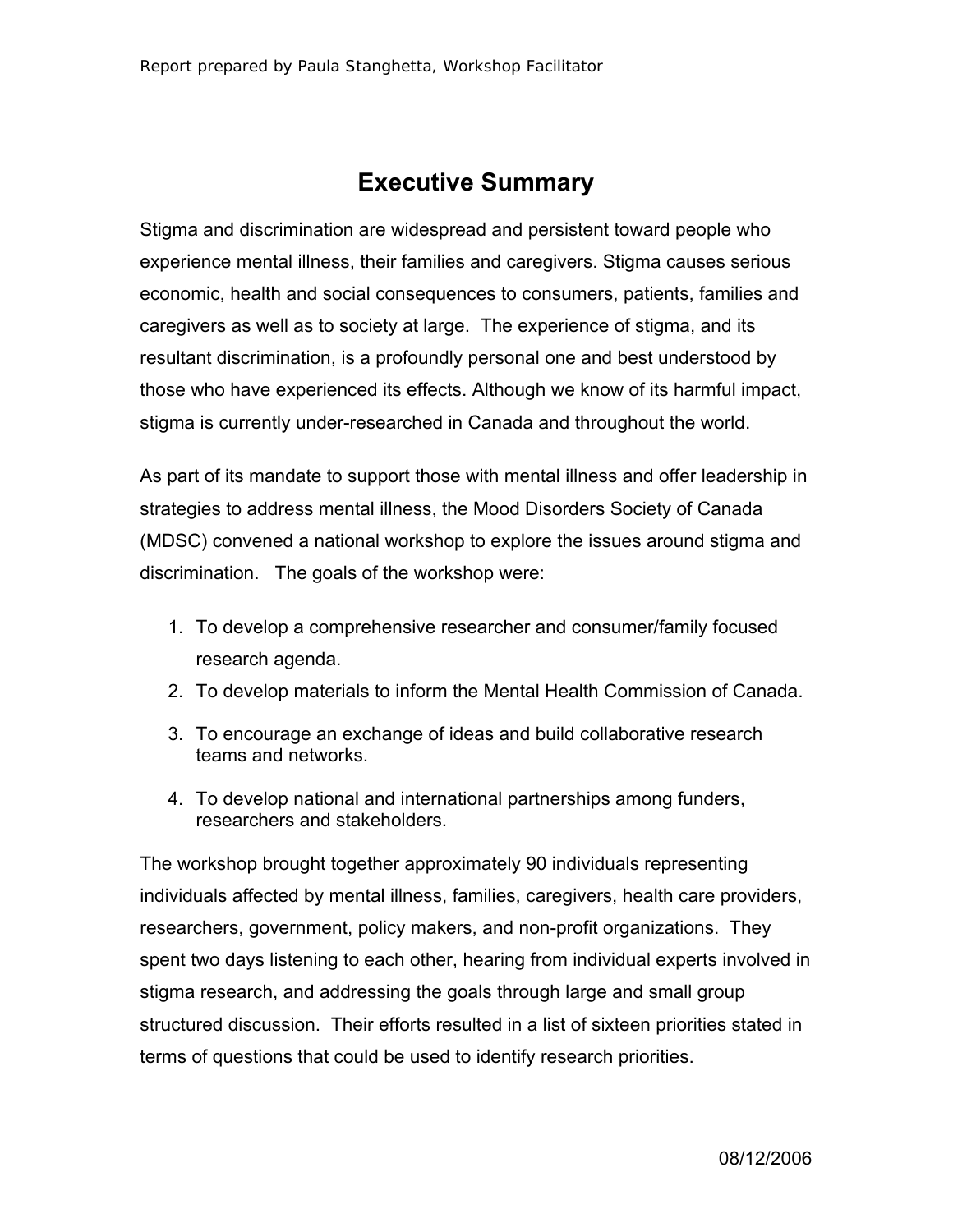

The questions, in order of priority, are:

- **1.** *What are the most effective strategies to reduce stigma and discrimination associated with mental illness and addictions among health and social service providers?*
- **2.** *There are a number of promising consumer-led anti-stigma programs. How effective are these?*
- **3.** *What do mental health (MH) professionals do/not do that consumers experience as stigmatizing and discriminatory?*
- **4.** *What factors increase or decrease stigma for individuals, families, organizations and communities?*
- **5.** *What is needed to help service providers recognize and change their own stigmatizing attitudes and behaviours?*
- **6.** *What is the best way to teach children/youth about mental health (MH) issues using identified promising practices that reduce stigma?*
- **7.** *In which ways do children and youth experience stigma and discrimination?*
- **8.** *What role does the post-secondary educational system and health and professional training play in perpetuating stigma and discrimination or empowering consumers and families? What strategies might be effective in reducing stigma and discrimination with this group?*
- **9.** *What are the necessary elements of effective "contact strategies"?*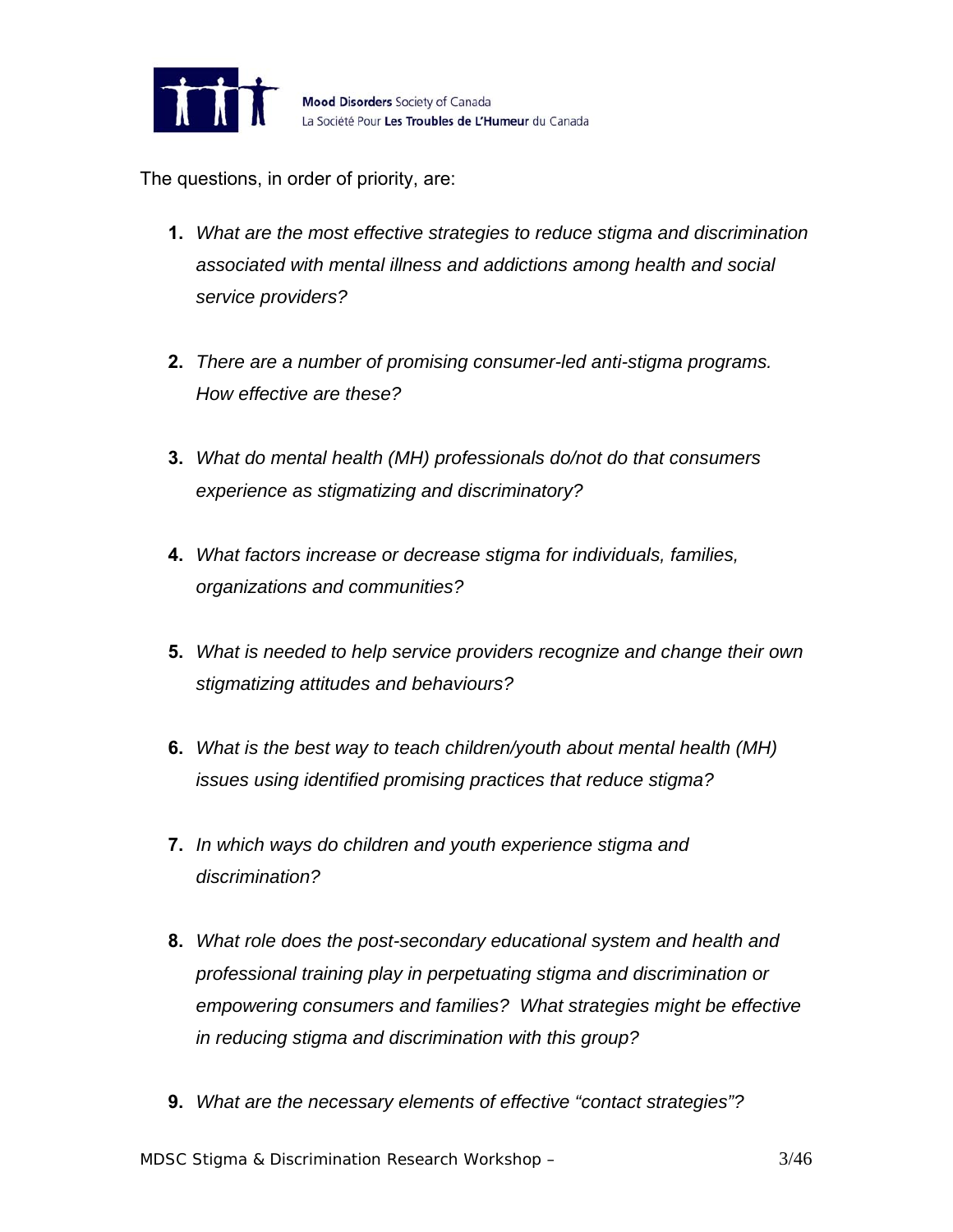- **10.** *What are useful indicators and tools to measure progress in reducing stigma (if we reduced stigma what would the world look like)?*
- **11.** *What is the impact of empathy-centred early interventions to reduce the stigma associated with mental health difficulties?*
- **12.** *What is the impact of existing programs and policies relating to workplace mental health and what are the barriers to implementing workplace policies and programs to assist employees with mental health problems?*
- **13.** *What role does stigma play in the decisions to fund or not fund research for self-help, peer support and similar community services?*
- **14.** *What is the role of worldviews/models of care/language (naming) in perpetuating or reducing stigma?*
- **15.** *What is the relationship between social and self-stigma (internalized stigma)?*
- **16.** *How do we increase, target and best allocate funding to best address stigma and MH literacy – the language that describes mental health and mental illness?*

Participants spent time working with questions 1-9 to identify key action steps for moving forward and addressing the questions. Following broader discussion there was agreement that the following principles and core values should underline all research questions. These were:

• All research questions reflect a recovery model.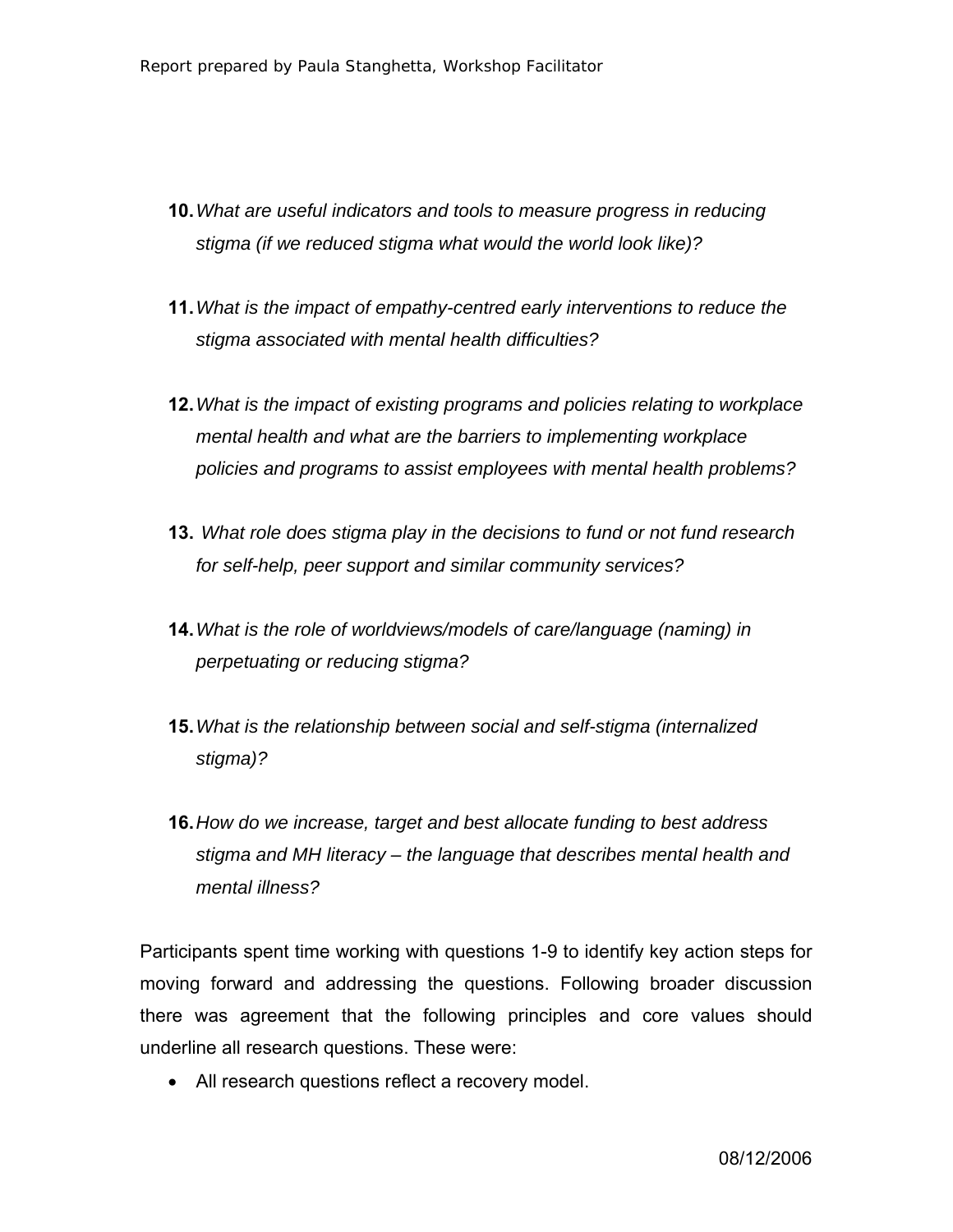

- The research questions reflect the age span.
- The research questions reflect the spectrum of illness.
- Care providers and family perspectives are included.
- All research questions use valid and reliable tools or established methods.

Recognizing that this was the first attempt to bring together individuals to discuss the issue of stigma and discrimination, much was accomplished that will lay a foundation for further dialogue. The unique opportunity to gather researchers, families, caregivers, policy makers, government and non-profit organizations, and health care professionals is unprecedented in Canada. The workshop facilitated dialogue among groups that are not generally connected to each other. It allowed networking, a movement toward shared understanding of how stigma and discrimination impacts various stakeholders and the beginning of a plan to systematically address key questions. Participants are looking for continued commitment to sustaining the momentum generated by the workshop. This requires collaboration among groups represented at the workshop, but also others who were unable to attend. It also requires leadership and support at all levels of government in the form of a national approach. The work has just begun.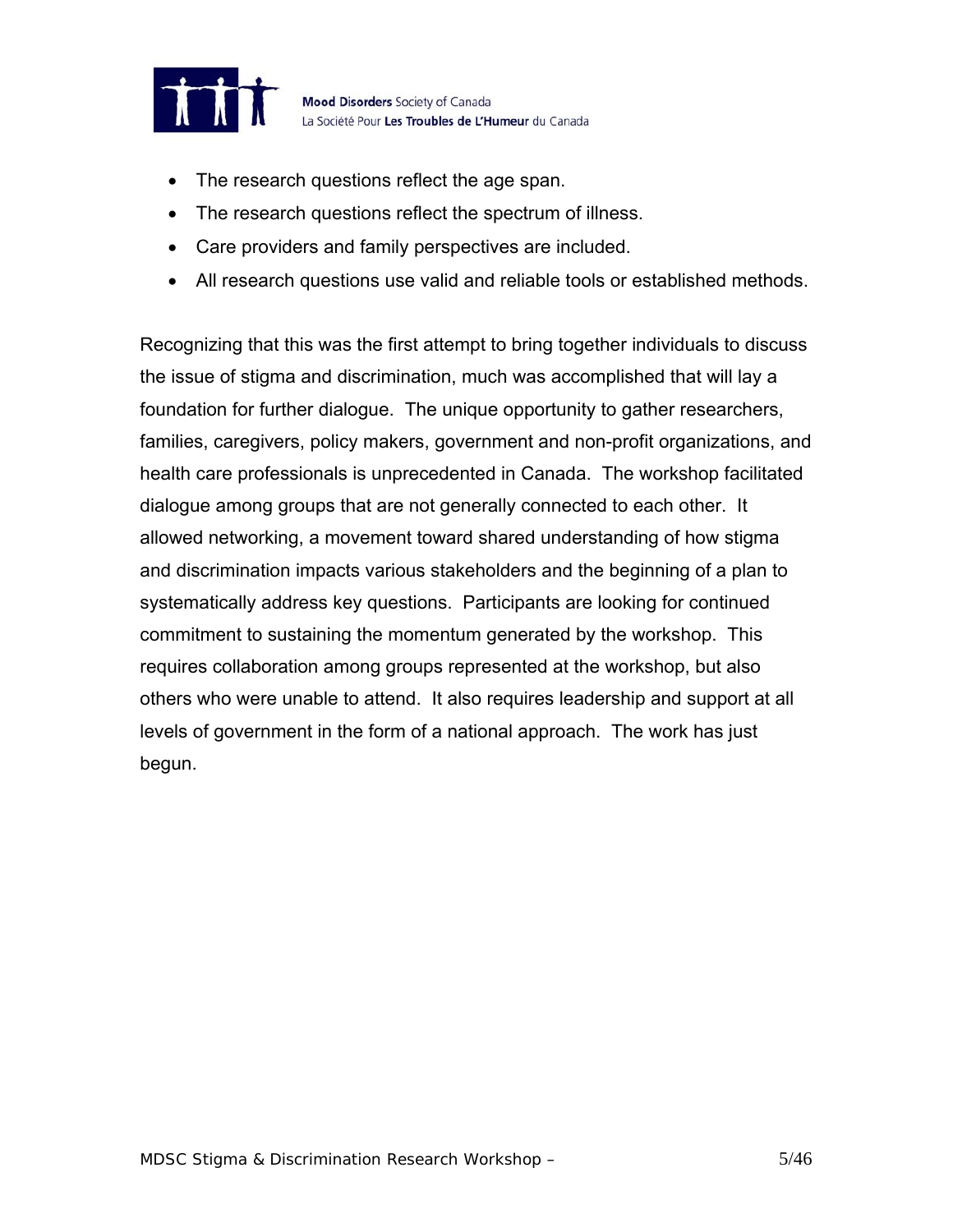#### **ACKNOWLEDGEMENTS**

#### **[MDSC Project Team](http://www.mooddisorderscanada.ca/Stigma/stigma_advisorygroup.htm)**

Phil Upshall *(Team Leader)* Neasa Martin *(Project Manager)*  Paula Stanghetta *(Facilitator)*  Bev Bourget *(Recorder)*  Kelly Coram *(Project Logistics Coordinator)* Dr. Barbara Everett *(Project Evaluator)* 

#### **[Project Advisors](http://www.mooddisorderscanada.ca/Stigma/stigma_advisorygroup.htm)**

**Dr. John Gray**, *Director, and Past President Schizophrenia Society of Canada*  **Dr. Barbara Beckett**, *Assistant Director, Institute of Neurosciences, Mental Health and Addiction, one of the Canadian Institutes of Health Research Institutes (CIHR)* 

**Constance McKnigh**t, *National Executive Director of the National Network for Mental Health* 

**Marg Osborne**, *National Board Member, Canadian Mental Health Association*  **Dr. Paula Stewart**, *Public Health Agency of Canada*  **Senator Michael Kirby**, *Chair, co-chair of the Standing Senate Committee on Social Affairs, Science and Technology*

#### **[Funders](http://www.mooddisorderscanada.ca/Stigma/workshop_sponsors.htm)**

Institute of Neurosciences, Mental Health and Addiction - CIHR Public Health Agency of Canada CIHR – Institute of Human Development, Child and Youth Health CIHR - Institute of Gender and Health B.C. Mental Health and Addictions Research Network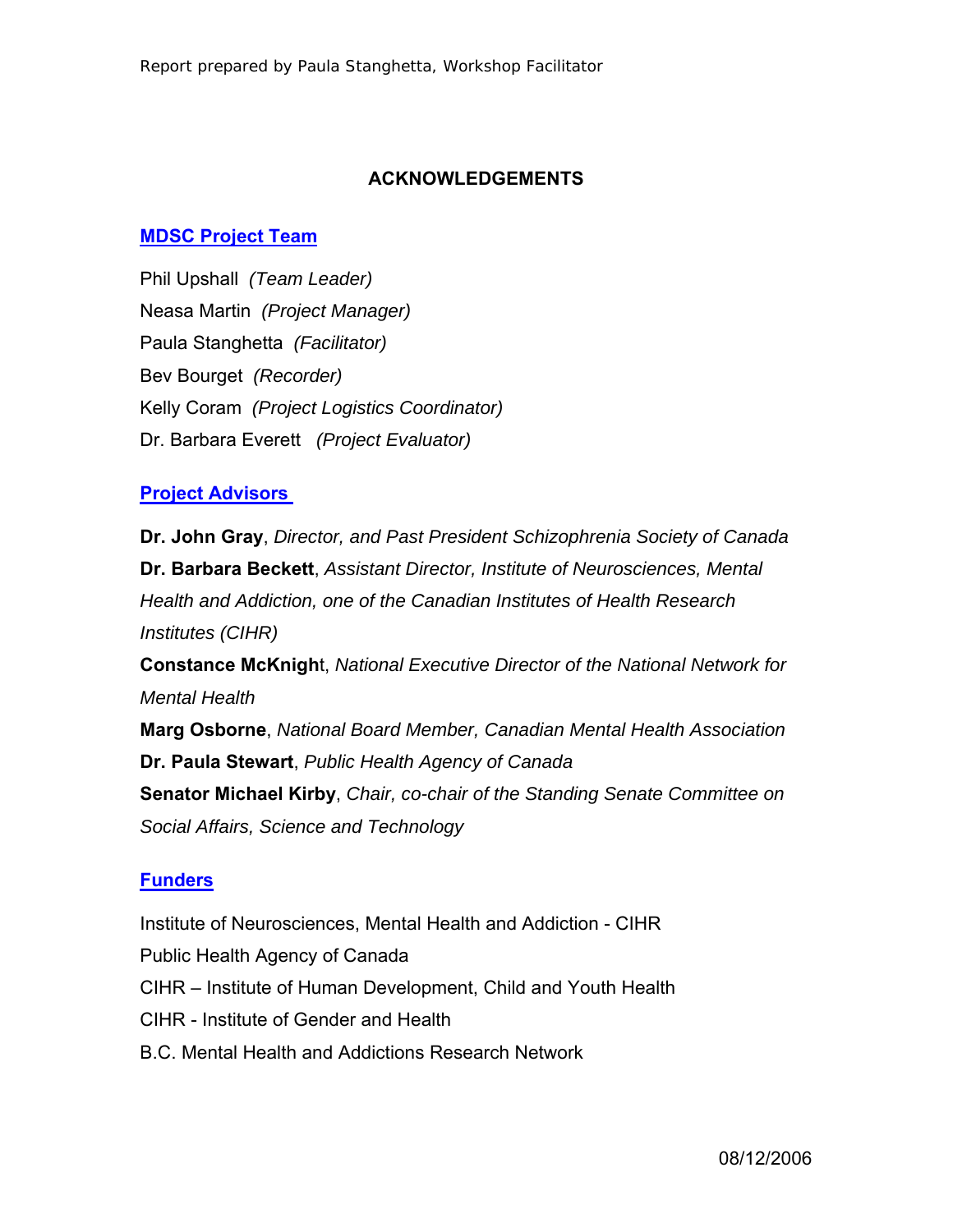

## **INTRODUCTION**

The experience of stigma is not unique to those suffering from mental illnesses, their families and caregivers. However, stigma and discrimination are widespread and persistent toward them. Stigma causes serious economic, health and social consequences to consumers, patients, families and caregivers as well as to society at large. The experience of stigma, and its resultant discrimination, is a profoundly personal one and best understood by those who have experienced its effects. Although we know of its harmful impact, stigma is currently underresearched in Canada and throughout the world.

In light of the need to address stigma and mental illness, the Mood Disorders Society of Canada (MDSC) prepared a proposal, met with funders, and conceived a plan to bring together individuals who experience stigma and those who want to work to address it. Following several months of planning, the workshop took place on October 2, 3, & 4, 2006 in Ottawa, Ontario<sup>1</sup>. This report describes the workshop format, summarizes the plenary/panel presentations, and documents the large and small group discussions that occurred.

The goals of the workshop were:

- To develop a comprehensive researcher and consumer/family focused research agenda.
- To develop materials to inform the Mental Health Commission of Canada.
- To encourage an exchange of ideas and build collaborative research teams and networks.
- To develop national and international partnerships among funders, researchers and stakeholders.

<span id="page-6-0"></span><sup>1</sup> 1  *A full summary of the workshop goals, background readings and orientation materials are posted on the MDSC website at http://www.mooddisorderscanada.ca/Stigma/index.htm*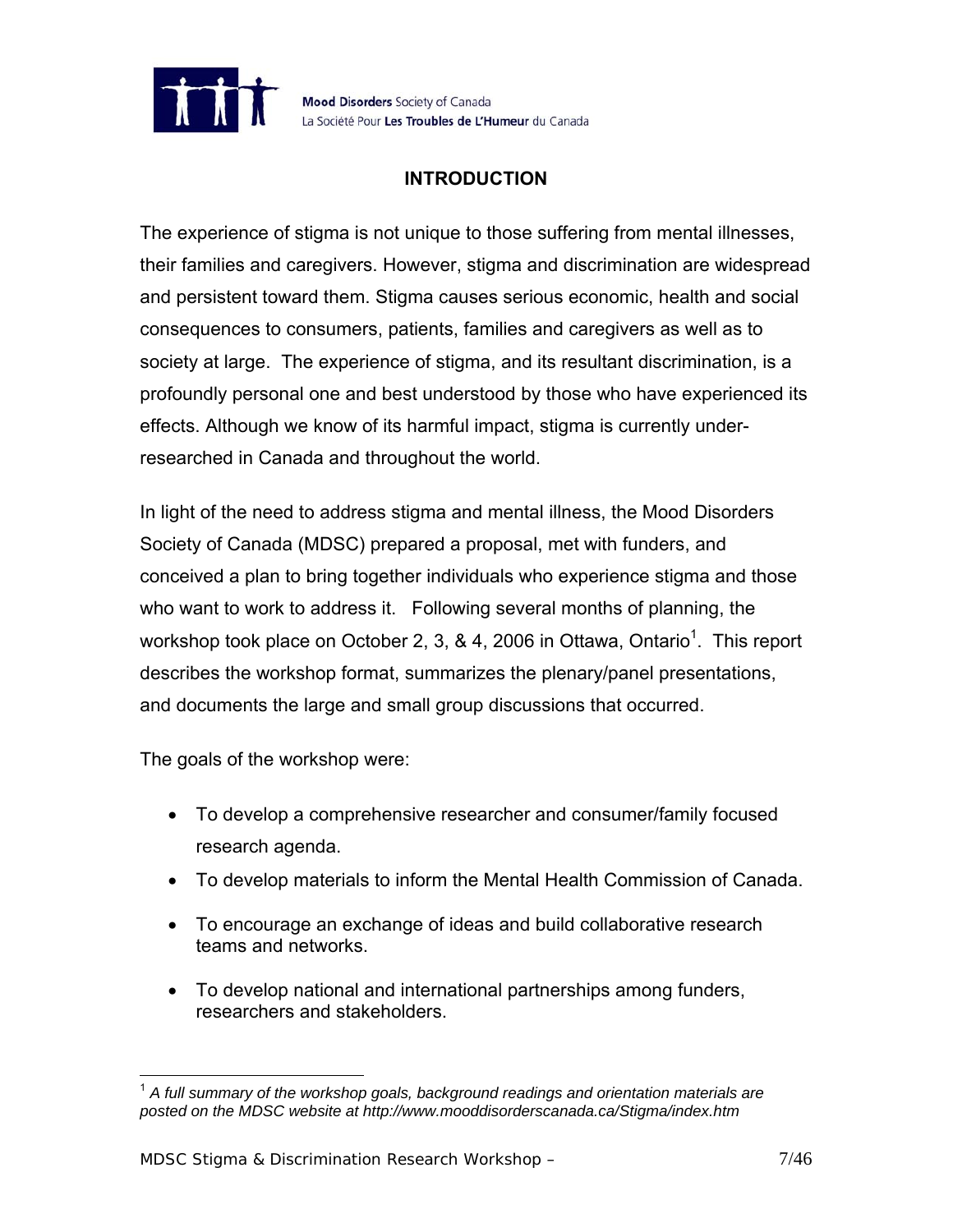Approximately 90 individuals from various sectors attended. Each participant was asked to prepare for the workshop and was provided educational materials in advance of the workshop. Participants included mental health consumer and family caregiver leaders, clinicians, non-governmental agencies, politicians, and researchers<sup>2</sup>[.](#page-7-0)

#### **Workshop Format**

The workshop planning team, led by MDSC, developed the agenda and format, invited speakers, secured funding, established a scholarship program to facilitate consumer and family involvement, identified potential participants, issued invitations, prepared background materials, and arranged on-site logistics. A stigma and discrimination website resource was created to orient participants including related background readings, presentations and resources. http://www.mooddisorderscanada.ca/Stigma/index.htm.

In keeping with the workshop goals, the two-day event offered opportunities to hear from a variety of individuals through plenary and panel sessions and included several opportunities for structured small group discussion and exchange of ideas. Informal networking occurred throughout the workshop.

The event opened with welcoming remarks by Phil Upshall, MDSC's Executive Director. Following dinner, Bernard McNair delivered the keynote address entitled *"Just put on some lippy love and that will make you feel better"[3](#page-7-1)* . He described Australia's efforts to address and improve the mental health of its residents, in particular through *"beyondblue – The National Depression Initiative"*. This initiative focuses largely on the workplace and tries to changes attitudes

<span id="page-7-0"></span><sup>1</sup> *2 A delegate list and brief biographies are available on the MDSC website at http://www.mooddisorderscanada.ca/Stigma/stigma\_delegate\_contactlist.htm 3*

<span id="page-7-1"></span>*A copy of the presentation is available at http://www.mooddisorderscanada.ca/Stigma/index.htm*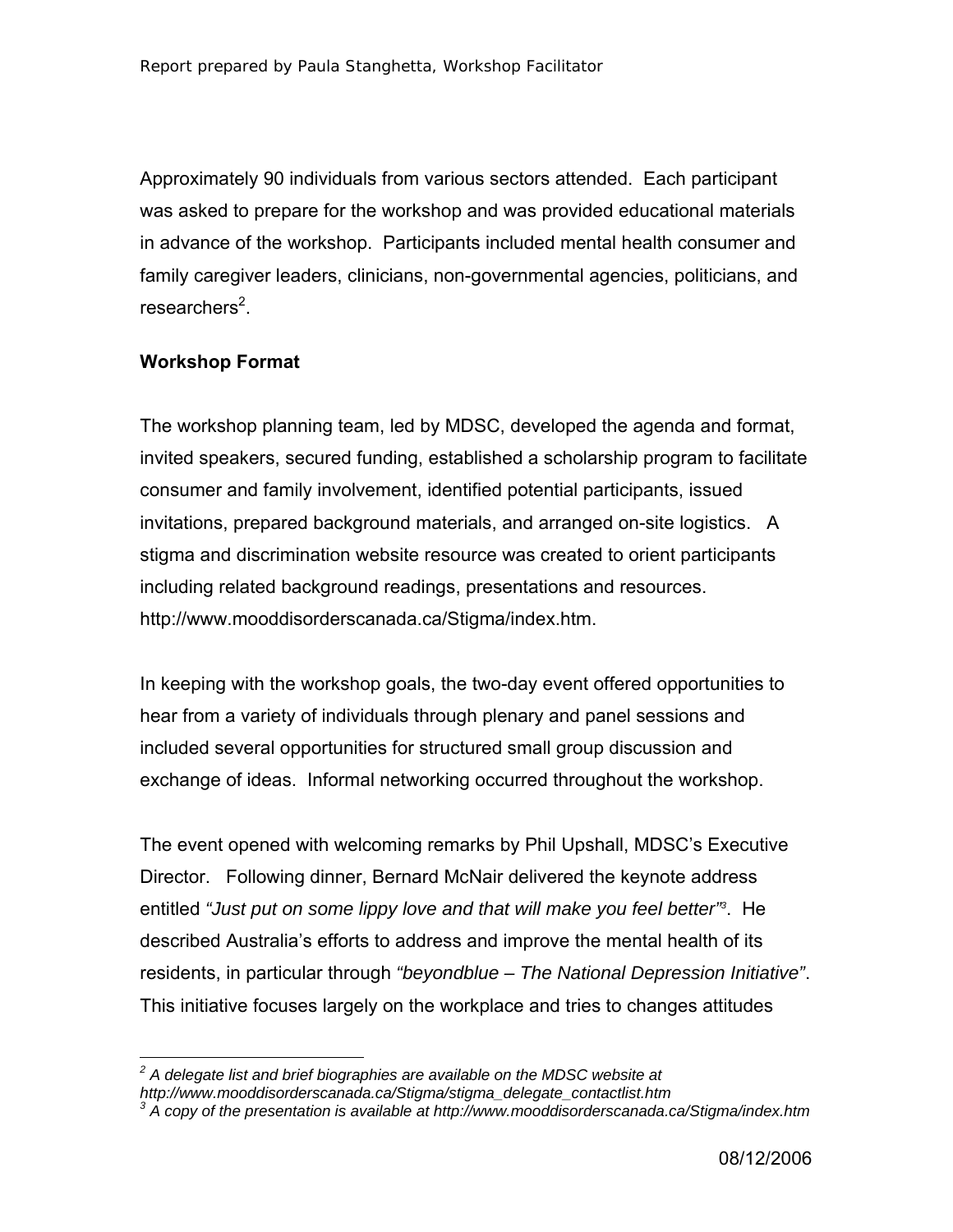

about depression among workers. The program uses media and youth to increase public awareness about mental illness and encourage support of those who come forward to seek help. A key element of *beyondblue* as it looks at research is to ensure that the voices of consumers and carers are heard and listened to. Dr. McNair's message was consistent with the philosophy of this workshop, which is the inclusion of consumers in any research that is proposed.

The evening continued with a panel presentation designed to describe how stigma is manifested within various sectors such as:

- The professional community doctors, health caregivers
- The research/researcher community
- The legal community
- The consumer/family community

The panel was moderated by Senator Michael Kirby (*Liberal Senator for South Shore Nova Scotia and Chair of the Standing Senate Committee on Social Affairs, Science and Technology).* Senator Kirby spoke about the report of the **Standing Senate Committee on Social Affairs, Science and Technology** on mental illness. The report is entitled *Out of the Shadows at Last<sup>4</sup>* to reflect the long history of hiding mental illness because of the stigma associated with it. The Mental Health Commission is critical to ensuring that mental illness does not return "to the shadows", and the Senator is very optimistic that the Commission will be established.

Senator Kirby remarked that committee members were struck by their own personal experiences regarding mental illness. As they shared their stories, it

<span id="page-8-0"></span> *4 The report OUT OF THE SHADOWS AT LAST: Transforming Mental Health, Mental Illness and Addiction Services in Canada, The Standing Senate Committee on Social Affairs, Science and Technology can be found on-line at http://www.parl.gc.ca/39/1/parlbus/commbus/senate/com-e/soci-e/rep-e/rep02may06-e.htm*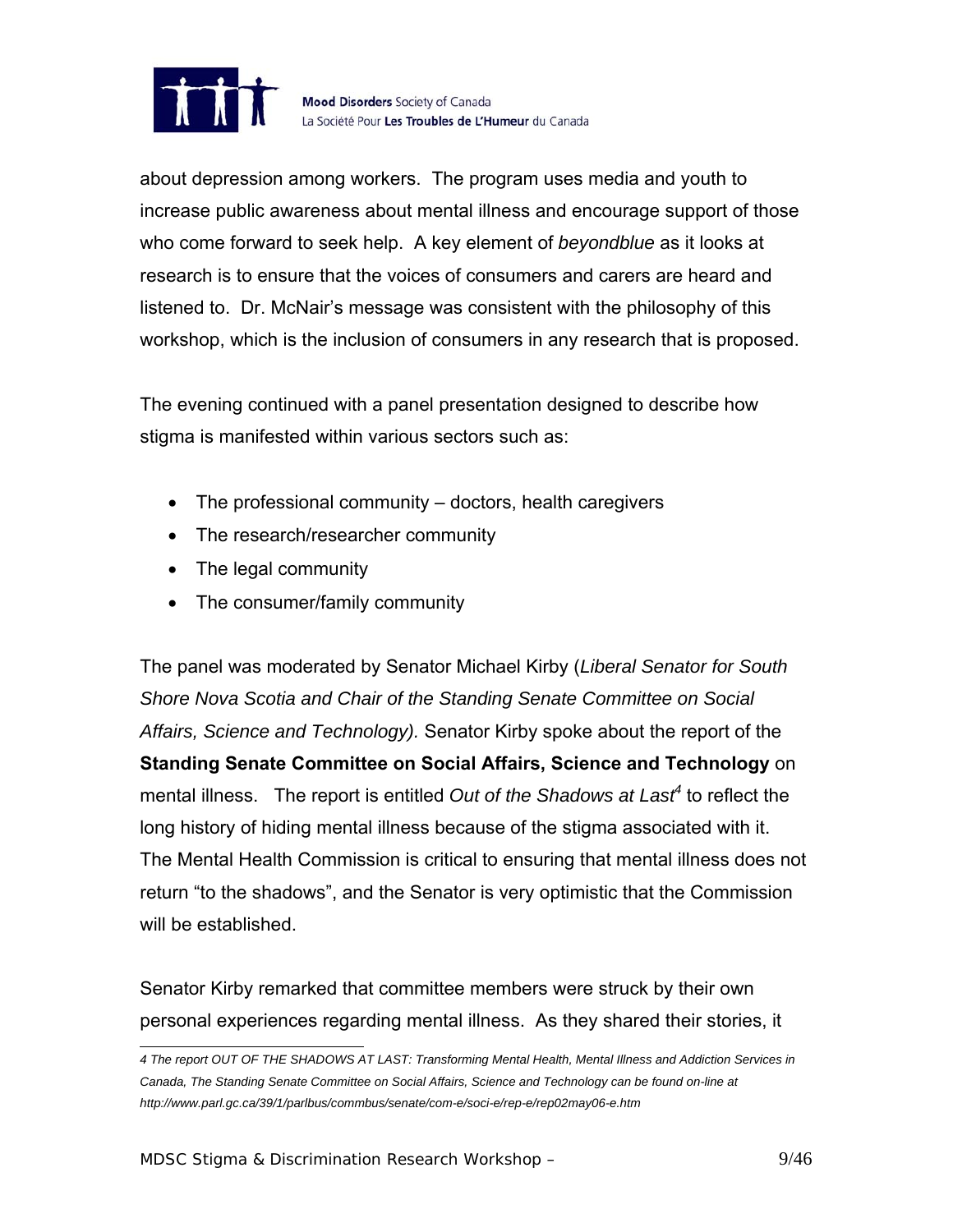became apparent that all had a loved one with mental health problems of some sort and all had had negative experiences with the mental health care system. They concluded that when each of eleven people reports negative experiences, there is something fundamentally wrong with the system itself. Committee members had previously been open with each other about their physical health conditions or those of family, but prior to this discussion, had kept the mental health conditions of loved ones to themselves.

The personal stories presented to the committee convinced them that, in many cases, the stigma of the illness is worse than the illness itself. In the course of their work on this issue, committee members were also surprised to discover that ironically and sadly, stigma is common among mental health professionals, just as it is in the general public.

Senator Kirby indicated that background information is needed to get the Commission "up and running". A background paper on knowledge translation will be released shortly, and the report on stigma arising from this workshop will be welcomed by the Committee. He emphasized the crucial importance of the fight against stigma.

**Dr. Paula Stewart, (Title) Public Health Agency of Canada**, spoke about stigma in the mental health professions. She shared a personal story about her daughter's struggle with a serious anxiety disorder and their family's experience with the health care system. She emphasized the importance of the personal stories of people with mental illness and the need for supportive, nurturing networks. Even supportive family members often do not fully understand the issues of mental illness; going through a mental illness with someone can open their minds.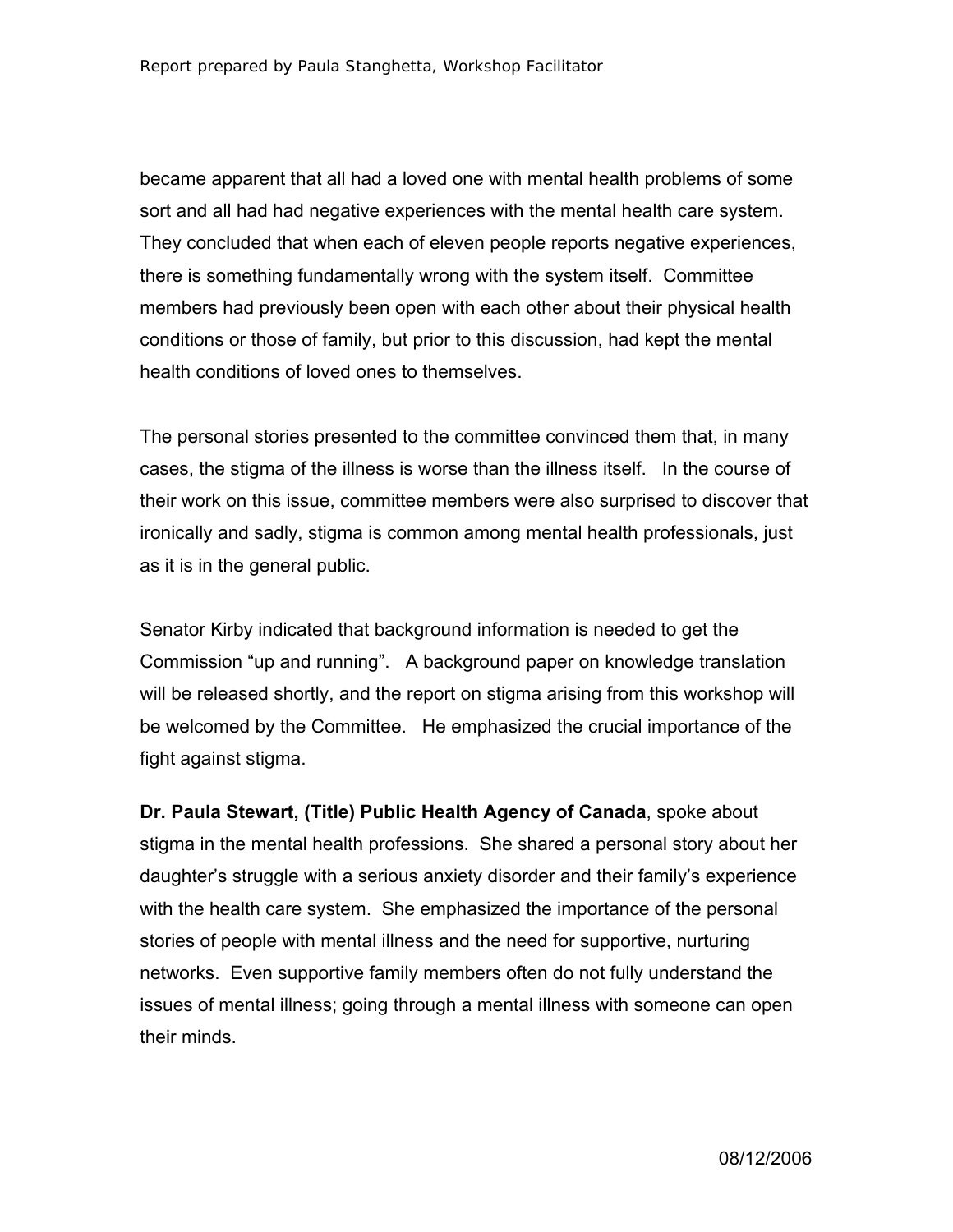

Dr. Stewart said that the most important thing physicians need to learn is that *you do not treat someone with a mental illness, you walk with them. You do not "fix" people with mental illness – they live with it and you journey with them.* This can be difficult for physicians, who are trained to measure and fix problems. Physicians have to believe what a person with mental illness is saying about his or her experience because, unlike other illnesses, there is no objective proof. Medical training does not prepare physicians to work effectively with mental health problems. Physicians need to view persons with mental illness as whole people and find out what they can do to walk with them in a way that honours them. She has told health care providers that "opening your arms to people is profoundly moving".

**Dr. Rémi Quirion, Canadian Institutes for Health Research, Institute of Neurosciences, Mental Health and Addictions,** remarked that we could learn a great deal about reducing stigma from Australia, suggesting there is no point "reinventing the wheel" here. He also noted that groups representing consumers and families with a wide range of mental and neurological disorders work with the Institute and provide important information that grounds its research initiatives. The Institute needs the help and support of everyone at the conference. Stigma is still the daily lot of Canadians with mental illness and we need an action-driven agenda at all levels, from school playgrounds to Parliament Hill. We need to focus not only on recovery but also, in some cases, on cures. "*Thinking about cures makes you dream a little bigger".* 

Dr. Quirion talked about stigma and psychiatry. Mental illness is very complex and the brain represents the last frontier in medicine. We still do not understand all of the impacts of genetics, environment and culture. We must be able to convince our brightest young people to choose a career in mental health, whether in research or in psychiatry. He noted that psychiatry itself is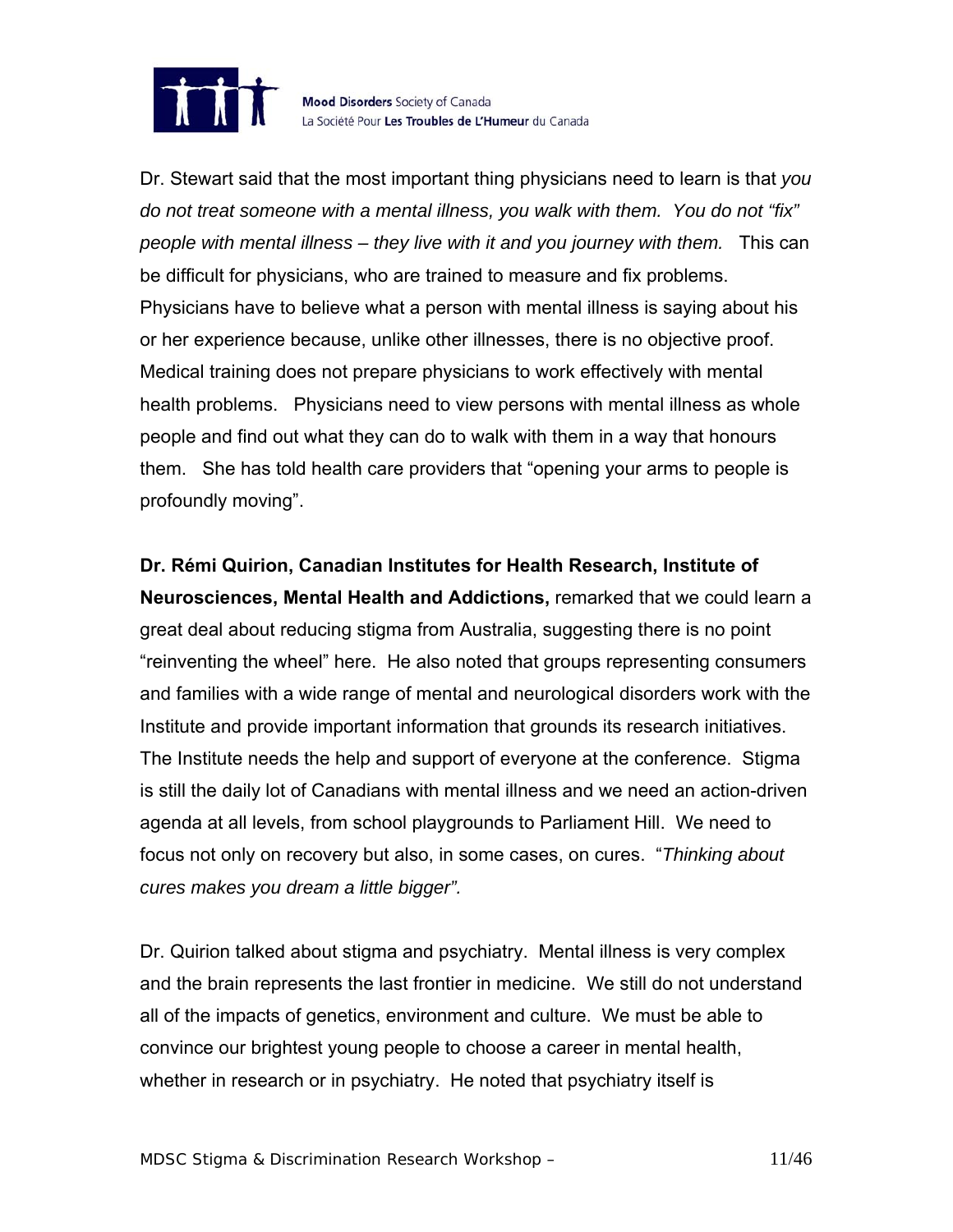stigmatized as a medical choice – often the brightest young minds will choose specialties with more glamorous profiles. He suggested that perhaps psychiatry should be under the umbrella of neurology, to keep all brain diseases together.

Funding for research on mental illness and issues like stigma is inadequate in Canada and worldwide compared to the burden of disease, even at the basic neuroscience research level. This may be because it is difficult to study the brain and also perhaps because of inadequate support from the public in terms of donations. Over \$50 million is provided each year by Canadians for cancer research and for heart and stroke research, compared to perhaps \$5 million for all brain research.

We need to learn from our colleagues in cancer research about combating stigma and building support through advocacy. We need more champions like Michael Wilson, including sports figures, artists and politicians. They are most effective in convincing government to fund research. Supporting effective research to fight stigma is part of the Institute's strategic plan, but major shifts in public attitude are required before individuals with mental illness can talk about it as easily as surviving a heart attack or cancer.

**The Honourable Justice Ted F. Ormston, Ontario Court of Justice –** 

**Toronto Region,** has been a judge for 20 years and was the first judge of a Canadian Mental Health Court. He remarked that the public has made judges the gatekeepers of Canada's largest mental institution – the prison system. He told conference participants that his instruction to other judges involved in the Mental Health Court is *"close the book and open your heart; empathy is the key in dealing with mental illness".*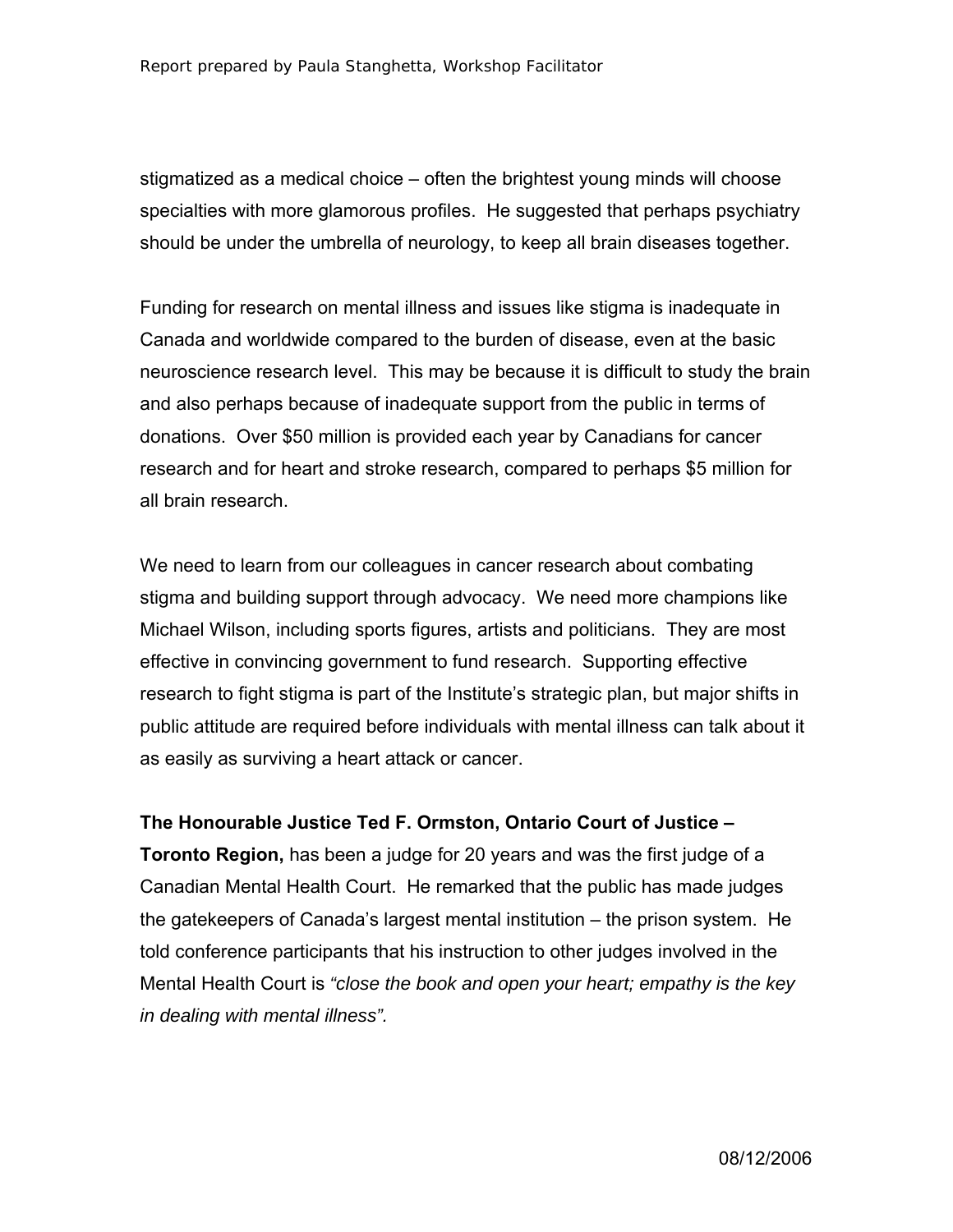

Judge Ormston noted that stigma includes perceptions of dangerousness and criminality. Many Aboriginal people are in prison for example, because of Fetal Alcohol Syndrome, which is actually a brain disorder. Police know a lot about stigma and must be a part of whatever we do to combat stigma. They are the often the first responders in mental health crises. When someone is threatening to burn down his house, or a teen is threatening to jump off a bridge, people call the police. The police are familiar with systemic stigma. There is often nowhere other than jail or the emergency room where they can bring people suffering mental health crises, but there is a shortage of hospital beds and people cannot be held for long in jails and so they are soon back on the street. We need more options. Additionally, doctors are often unable to share information with police or the courts, which can be an obstruction.

He suggested that what is really missing in these cases is empathy. We need to teach children about empathy, civil behaviour and tolerance from an early age; this will eliminate a lot of criminal behaviour. Stigma will be reduced the same way it is created. For example, children taught early about the link between smoking and cancer pressure their parents to quit. Rigorous, sound research about what works to reduce stigma is needed. The Roots of Empathy program, which brings young infants into classrooms to teach empathy to children has been evaluated and shown to reduce bullying and promote social inclusion. Stigma implies a lack of empathy. Society as a whole needs more empathy; this will reduce crime and improve society overall.

**Bernard McNair, Executive Director, Healthcall Consulting Services, Consultant – Mental Health at Work and beyondblue, the National Depression Initiative, Australia,** discussed the role of consumers and family members regarding stigma. A study published six weeks ago at the University of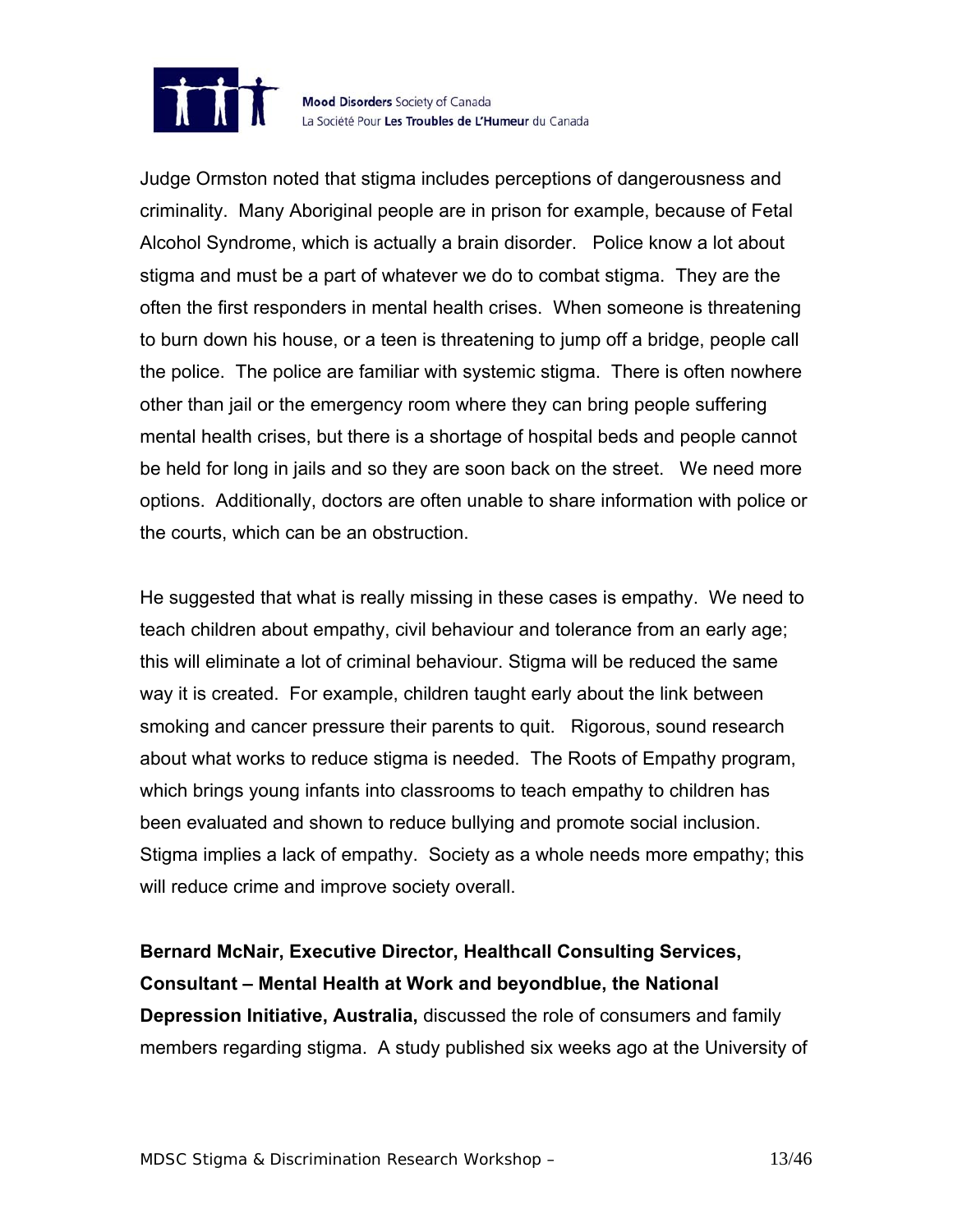Sydney indicates that bullying has three times as much impact as sexual abuse on children because it is so common.

He described an example of an anti-stigma initiative in Australia: Stigma Watch, implemented by a group called Sane Australia. Sane Australia is a mental health charity that operates a website on which people can record examples of stigma they have seen in various places. About 45% of complaints relate to the print media and about 15% to television. The majority of complaints are sent in by consumers and carers. For example Sane Australia was successful in pressuring a restaurant to change the labelling of items on its menu (psycho tacos and asylum salad) and taking a magazine to the Human Rights Body and the Press Council for an article that described and compared the best methods of suicide. Although initially dismissive it was forced to issue a public apology. These examples show that a lot of work is still needed with regard to stigma and initiatives like Stigma Watch can have a significant impact.

The evening concluded with a question period, where participants raised a variety of issues for discussion, including: gender, culture, terminology, myths, discrimination, and addictions in relation to mental illness. A transcript of the questions and panel responses is included in Appendix (B).

The first full day of the workshop opened with a welcome by Phil Upshall and introduction to the workshop goals by Neasa Martin, Project Lead. The importance of coming together as informed individuals and not as advocates for a particular sector was emphasized. This was followed by **Dr. Patrick Corrigan** who delivered the day's keynote presentation, entitled *"Don't Call Me Nuts: Beating the Stigma of Mental Illness"[5](#page-13-0)* . Dr. Corrigan began by offering definitions and examples of stigma. He noted how the media maintains stigma and talked

<span id="page-13-0"></span> *5 A copy of Dr. Corrigan's presentation is available on the MDSC website at http://www.mooddisorderscanada.ca/Stigma/stigma\_beattheillness.htm*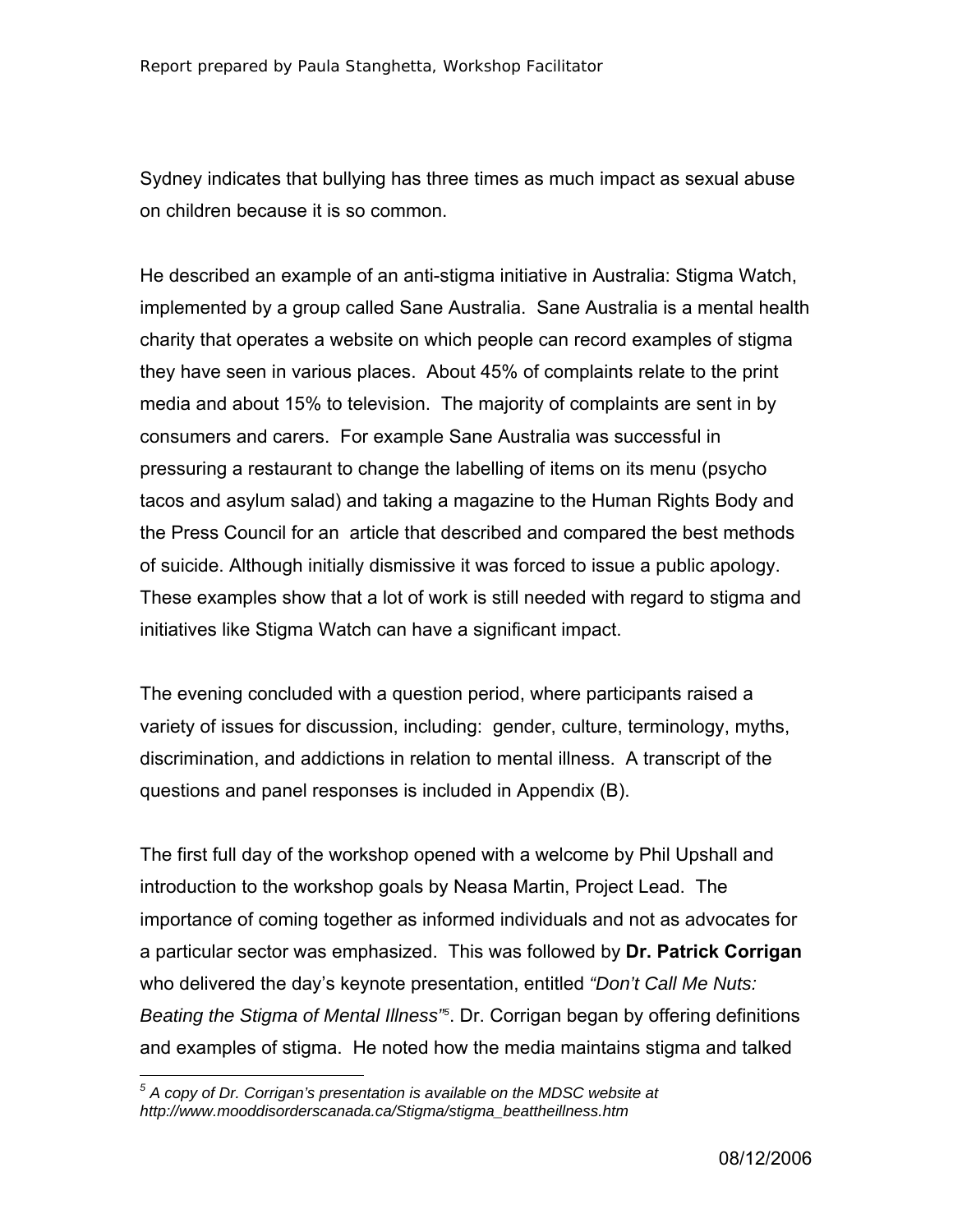

about The Chicago Consortium for Stigma Research. The main focus of his presentation was combating stigma. The three major approaches are:

- 1. Education
- 2. Protest
- 3. Contact

Education can dispel commonly held myths about mental illness. Protest involves challenging commonly held images of stigma. Through Contact, we can put a human face on mental illness as famous and not-so-famous individuals go public with their experiences of mental illness. Contact appears to benefit both the person with mental illness and those hearing the message by mitigating the stereotypes and the negative attitudes that go with them. Contact does however have the potential for increased discrimination/stigma to self, family and friends.

**Dr. Barbara Everett** presented a paper entitled *"Stigma: The Hidden Killer:*  MDSC Background Paper and Literature Review<sup>®</sup>, which had been provided to participants as background prior to the workshop. The presentation highlighted key aspects of the report and offered guidance on potential areas for research initiatives. She noted that the media, the general public and health professionals all contribute in their way to stigma. She offered several recommendations for international research on stigma, noting the importance of involving those who are directly affected. Some of the emerging best practices in anti-stigma campaigns include:

- Dedicated senior government leadership willing to champion the project
- Adequate and sustained funding and interventions over the long term
- Well-defined goals

<span id="page-14-0"></span> *6 A copy of Dr. Everett's literature review and presentation is available on the MDSC website at http://www.mooddisorderscanada.ca/Stigma/stigma\_hiddenkiller\_present.htm*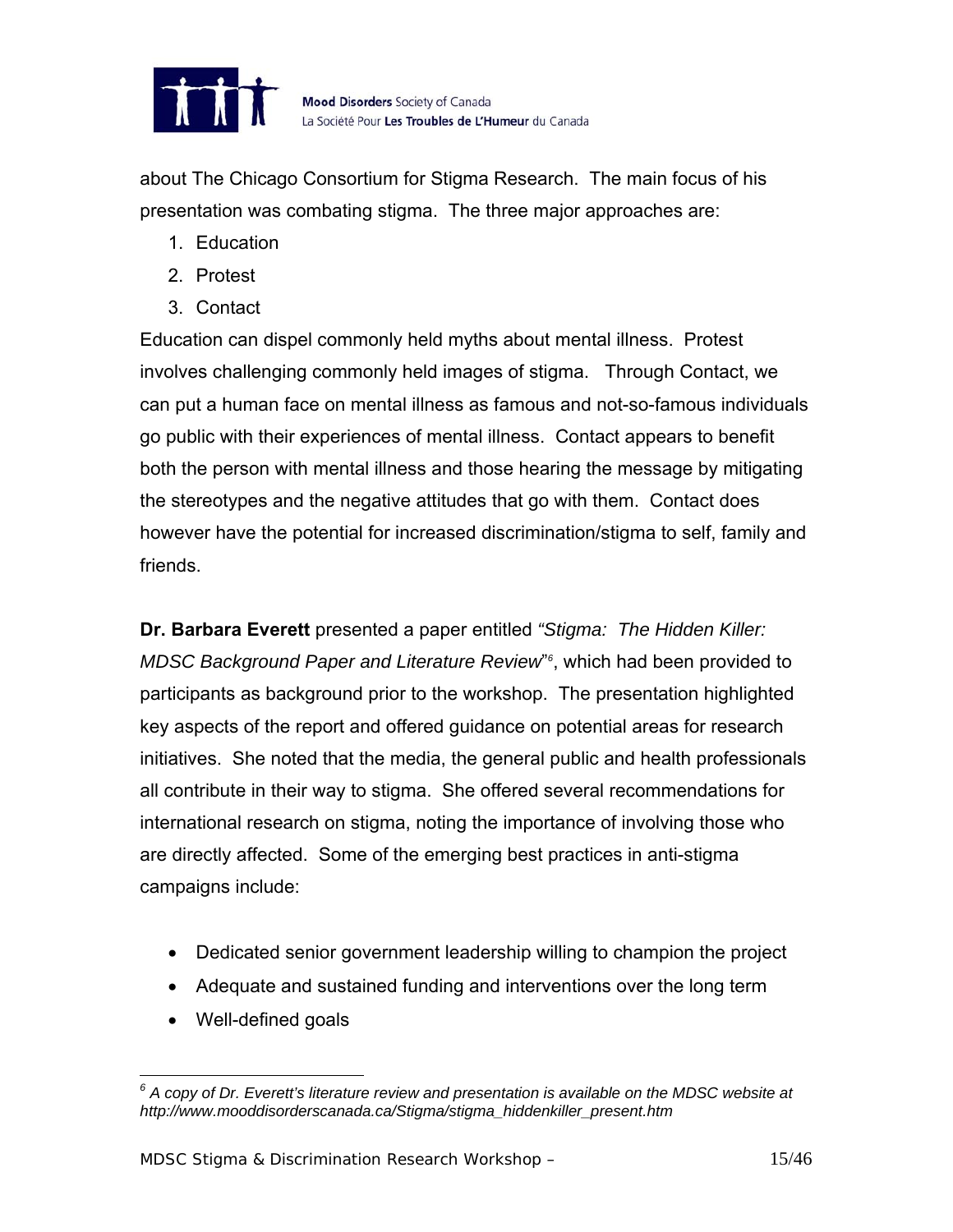- Comprehensive approach
- Ensuring evaluation is planned for from the beginning
- Communication of progress and results broadly

Both presentations were given to stimulate and inspire participants for the task of identifying research priorities.

 The balance of the workshop was focused on input and responses from the group during large and small group discussions. The small group tasks were as follows:

| <b>Task One:</b> Brainstorm research priorities in small groups, record all, then |
|-----------------------------------------------------------------------------------|
| discuss, clarify and consolidate priorities into distinct items (no               |
| duplication). Create a list of no more than 10 items (reduce to this              |
| if necessary by an agreed upon group process).                                    |

**Task Two:** Prioritize the list of 10 priorities (by a method the group agrees to) and write research questions for the top five priorities.

**Task Three:** Submit the top two research questions to the Facilitator

Participants were divided into eight small groups and encouraged to assign roles of recorder, reporter and internal facilitator (to keep on time and on task).

The initial brainstorming session produced close to 150 priorities among the eight groups and covered a range of themes and issue areas, including but not limited to the following:

- Youth
- Medical Community and first contact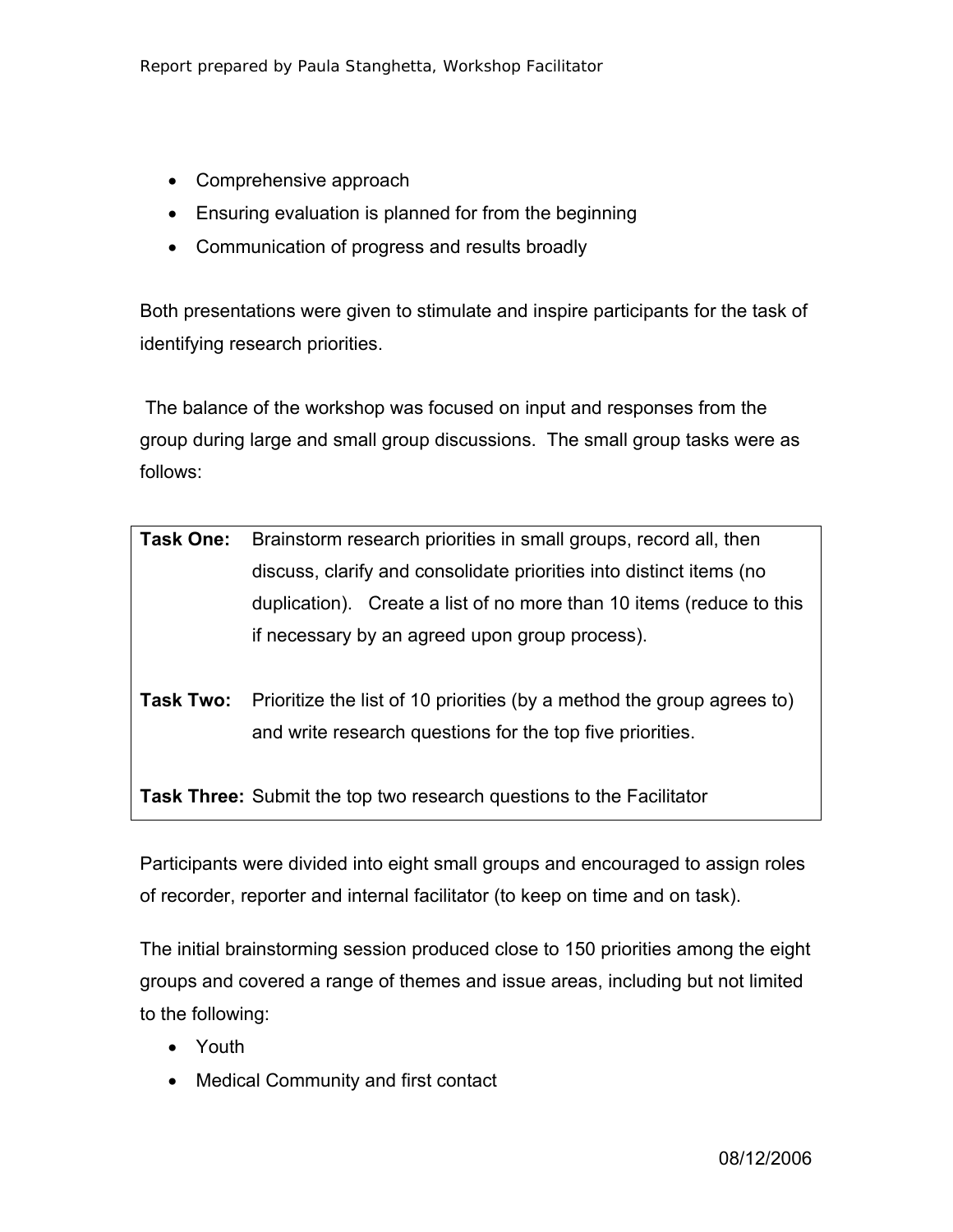

- Media
- Funding
- Multicultural / Diverse Communities
- Genetic Link of Mental Illness and how it applies to stigma
- Effects of stigma

One group approached the task by first identifying principles that should be used in developing research questions. These included:

- We "are" and we "must" work from the same definition of stigma
- Stigma research must be inclusive across the age span
- Must understand and be aware of the connections between Stigma and **Discrimination**
- Research should focus on opportunities that allow for quick wins and outcomes
- It must be inclusive across the continuum (e.g. community, LTC, schools, acute care etc.)
- Research methods should be inclusive of both qualitative and quantitative and should involve a variety of creative approaches (e.g. arts, narrative…)
- Mental health/stigma should be measured and researched equally as physical disabilities/conditions

The group also noted the importance of keeping in mind several issues during the process of developing research priorities:

- The distinction between self stigma and public discrimination
- Mental illness affects the body, mind and spirit

They also noted that consumers must make a difference in the process of setting research priorities, and the importance of people telling their own stories and partnering on the next steps in developing a research agenda.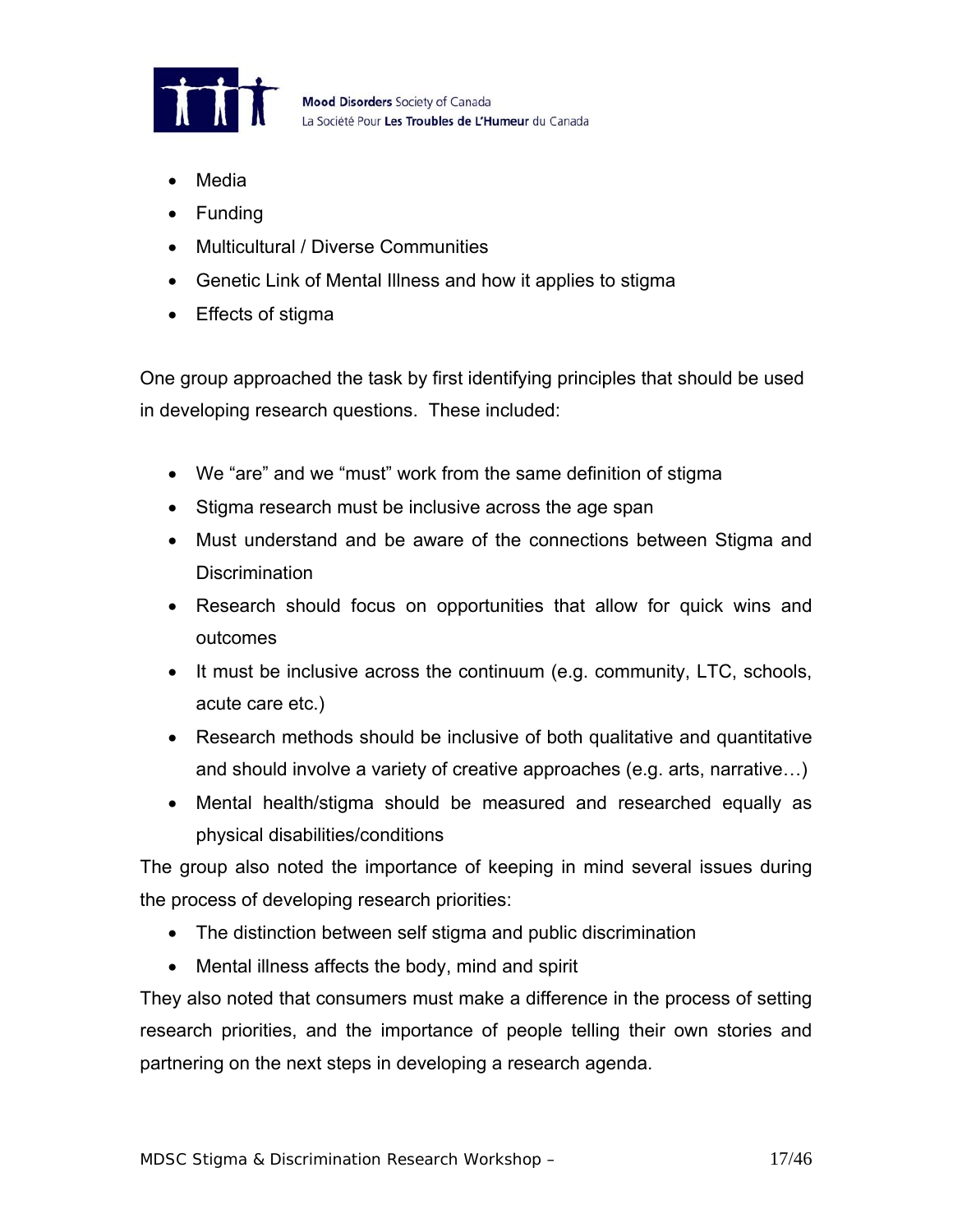A second group identified some values/principles that should underlie all questions.These were:

- All research questions reflect a recovery model.
- The questions reflect the age span.
- The questions reflect the spectrum of illness.
- Care providers and family perspectives are included.
- All questions use valid and reliable tools or established methods.

Groups discussed and consolidated items, clarified where required and submitted two research questions for discussion within the large group. The sixteen research questions submitted by the groups were:

- **1.** *What are the most effective strategies to reduce stigma and discrimination associated with mental illness and addictions among health and social service providers?*
- **2.** *There are a number of promising consumer-led anti-stigma programs. How effective are these?*
- **3.** *What do mental health (MH) professionals do/not do that consumers experience as stigmatizing and discriminatory?*
- **4.** *What factors increase or decrease stigma for individuals, families, organizations and communities?*
- **5.** *What is needed to help service providers recognize and change their own stigmatizing attitudes and behaviours?*
- **6.** *What is the best way to teach children/youth about mental health (MH) issues using identified promising practices that reduce stigma?*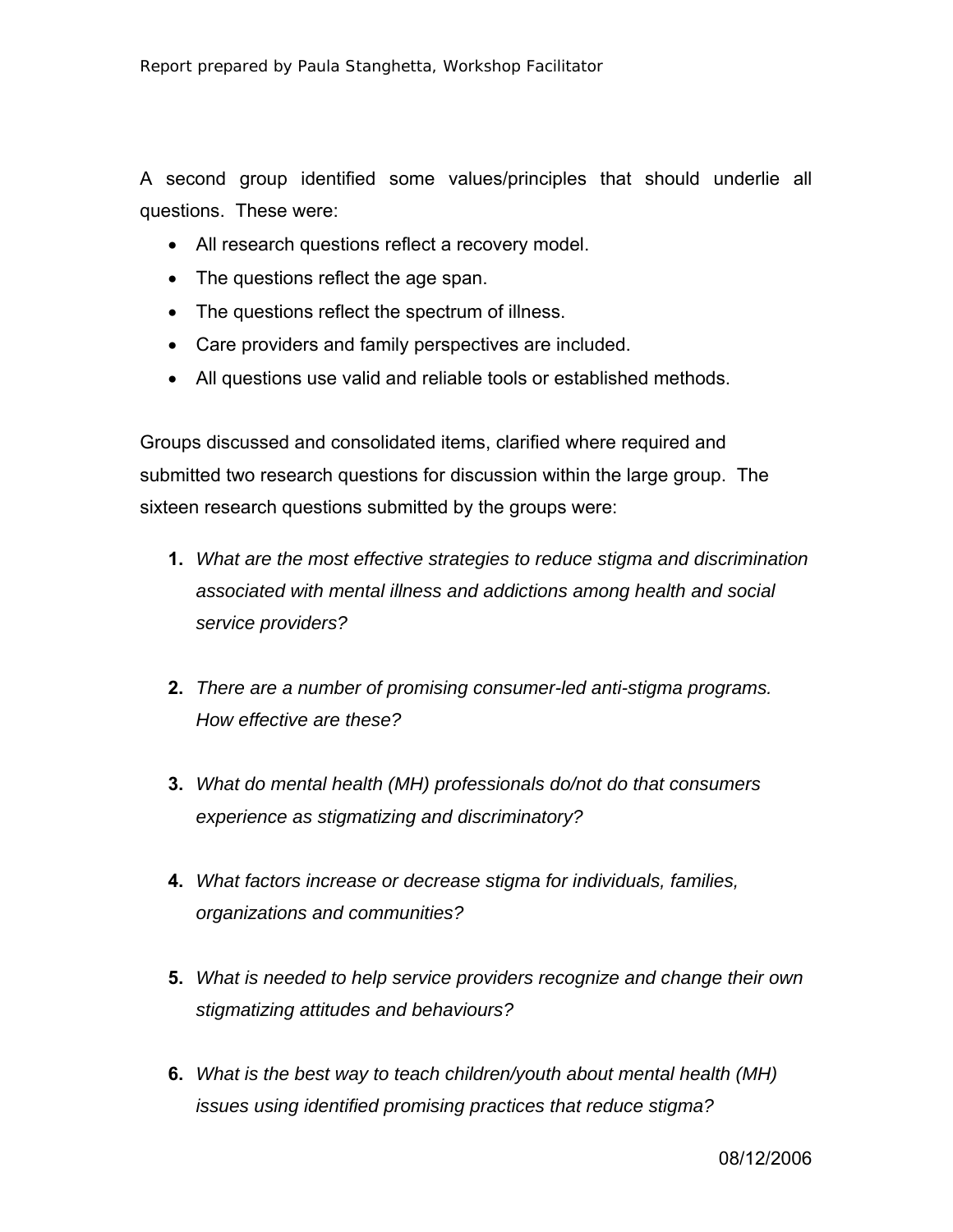

- **7.** *In which ways do children and youth experience stigma and discrimination?*
- **8.** *What role does the post-secondary educational system and health and professional training play in perpetuating stigma and discrimination or empowering consumers and families? What strategies might be effective in reducing stigma and discrimination with this group?*
- **9.** *What are the necessary elements of effective "contact strategies"?*
- **10.** *What are useful indicators and tools to measure progress in reducing stigma (if we reduced stigma what would the world look like)?*
- **11.** *What is the impact of empathy-centred early interventions to reduce the stigma associated with mental health difficulties?*
- **12.** *What is the impact of existing programs and policies relating to workplace mental health and what are the barriers to implementing workplace policies and programs to assist employees with mental health problems?*
- **13.** *What role does stigma play in the decisions to fund or not fund research for self-help, peer support and similar community services?*
- **14.** *What is the role of worldviews/models of care/language (naming) in perpetuating or reducing stigma?*
- **15.** *What is the relationship between social and self-stigma (internalized stigma)?*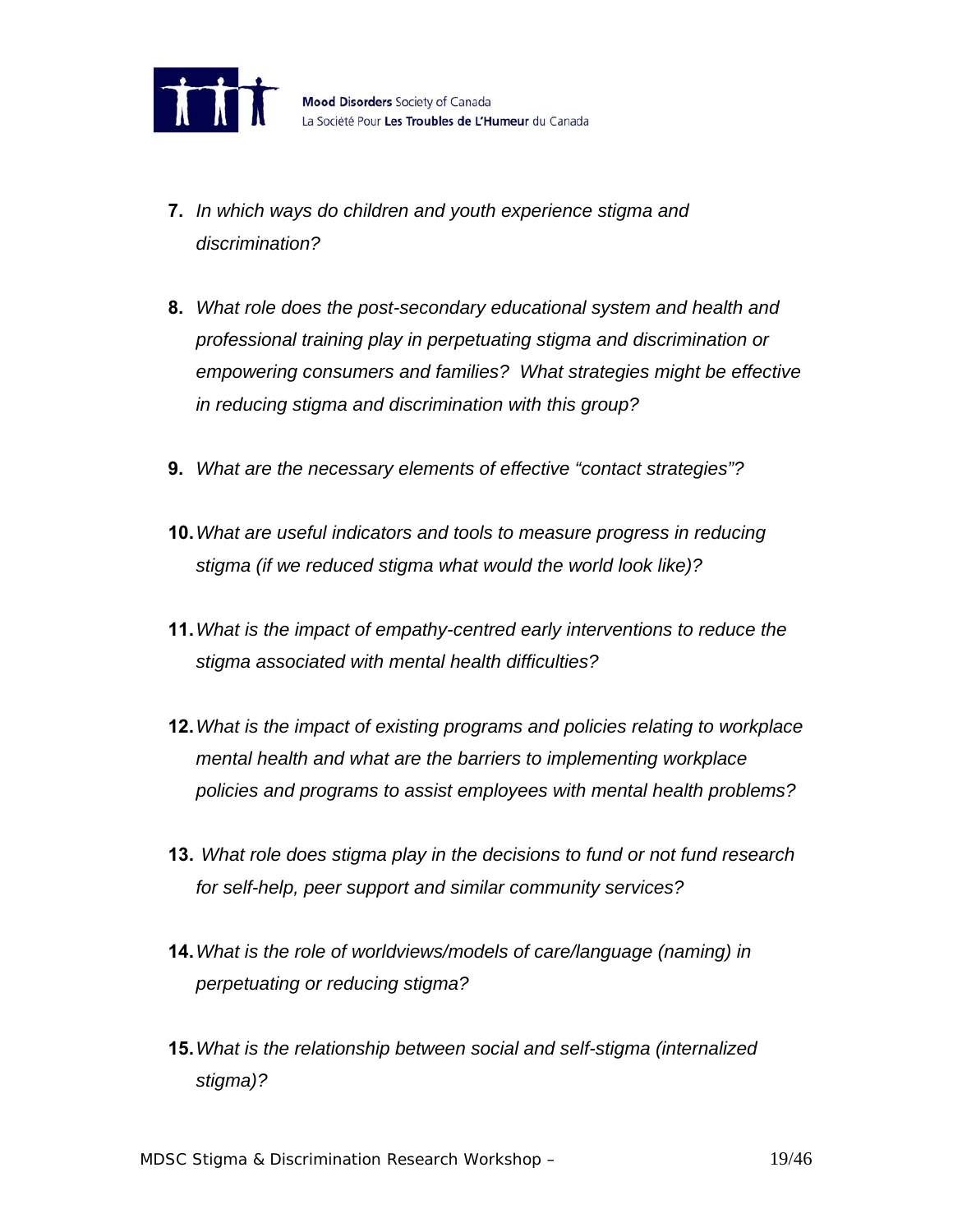**16.** *How do we increase, target and best allocate funding to best address stigma and MH literacy – the language that describes mental health and mental illness?* 

Considerable discussion ensued following the posting of the priorities. The essence of the discussion is summarized below:

#### *The following concerns with the process were expressed:*

- There is no mention of seniors, although there are two questions relating to children and youth (the focus on youth was defended on the grounds that the best way to reduce stigma is by focusing on educating young people).
- The questions have little relevance to advocacy/policy.
- Different cultural/linguistic groups need to be considered.
- There should be more focus on addictions, which has been dropped into the shadows because of stigma. People with addictions have to be at the table; their needs are not the same, but they are just as real.
- Some questions seem to be redundant; how will these be reconciled?
- The way questions are structured will make a difference in how the issue will be examined – "how" versus "what" questions, for example.
- Some questions also appear to be more doable than others.
- There was some concern about the process of selecting priorities by group voting, particularly since there had already been a lot of content lost from the individual group work.

*All participants* agreed that they would like the report to include a preamble outlining core values, principles and issues of marginalization.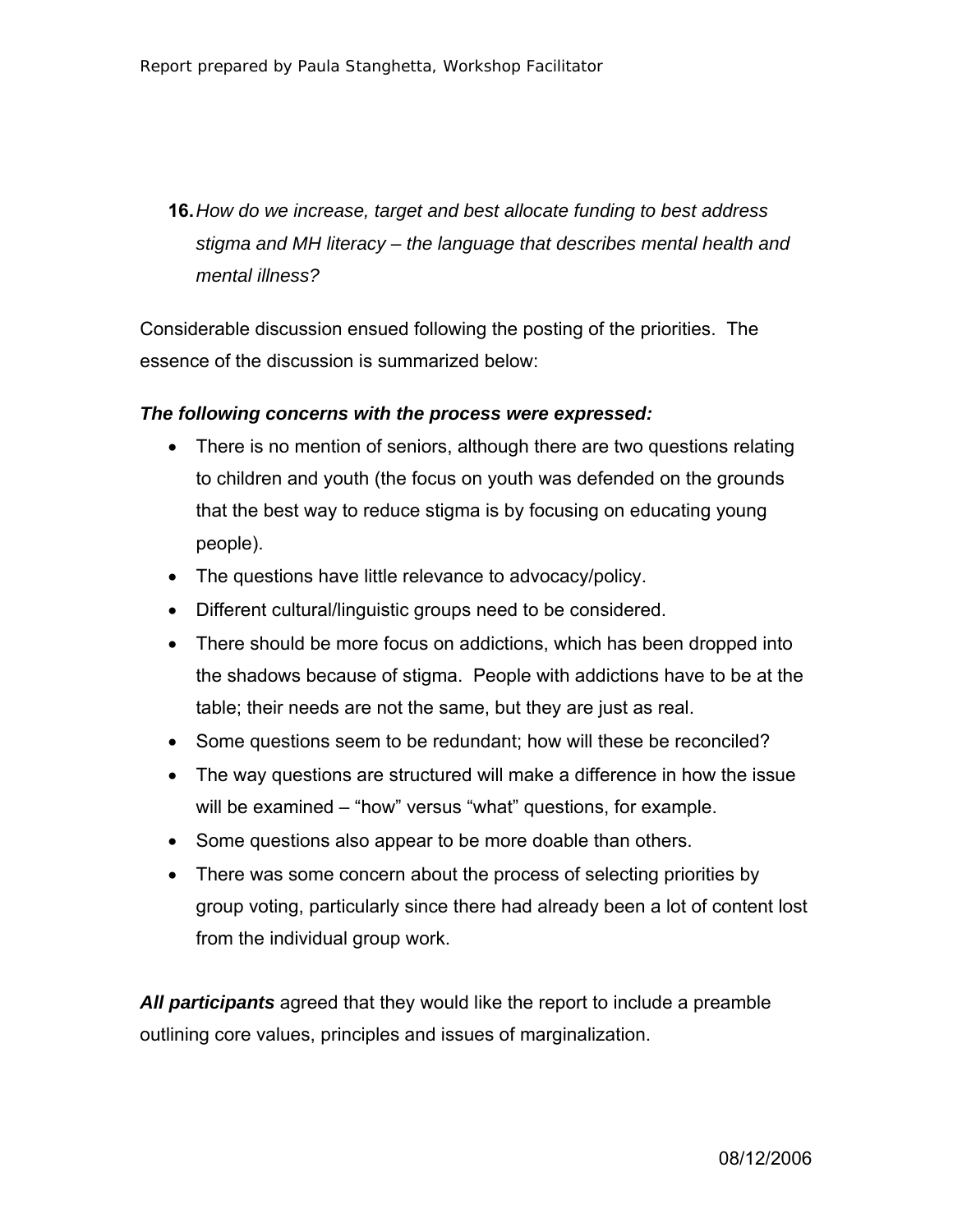

*One participant* noted that getting informed consensus from small groups was a tough and draining process. There appear to be four themes emerging, but the participant urged caution in the selection process as there are also other themes that are not listed, including diversity. The four themes are:

- Youth How do we work with them? What do we do with them?
- Medical/health care/frontline worker group How they are educated and interact with consumers?
- Funding/financing Where the money comes from? How is it allocated? Does it work?
- There are many ways of attacking the problem of stigma how do we evaluate and quantify these?

*Another participant* asked about which funders would be receiving the report. On behalf of the Schizophrenia Society, the participant offered to collaborate with others in the group who would also be prepared to provide some funding. The group was told that the report is going to CIHR, although it is great that people have identified a desire to collaborate.

*Dr. Quirion* told the participants that they had worked very hard to come up with a list of priorities. As the funder, the job of CIHR is to persuade the government to set up the Mental Health Commission and one of its roles will be research. If that does not happen, there are other funders. What we have to do now is prioritize and focus. Participants need to think about a few quick wins. If the Commission is not established for a couple of years, some quick wins would help to convince the federal government to move forward. He asked Bernard McNair to comment on the process from his experience: Are we going the right way?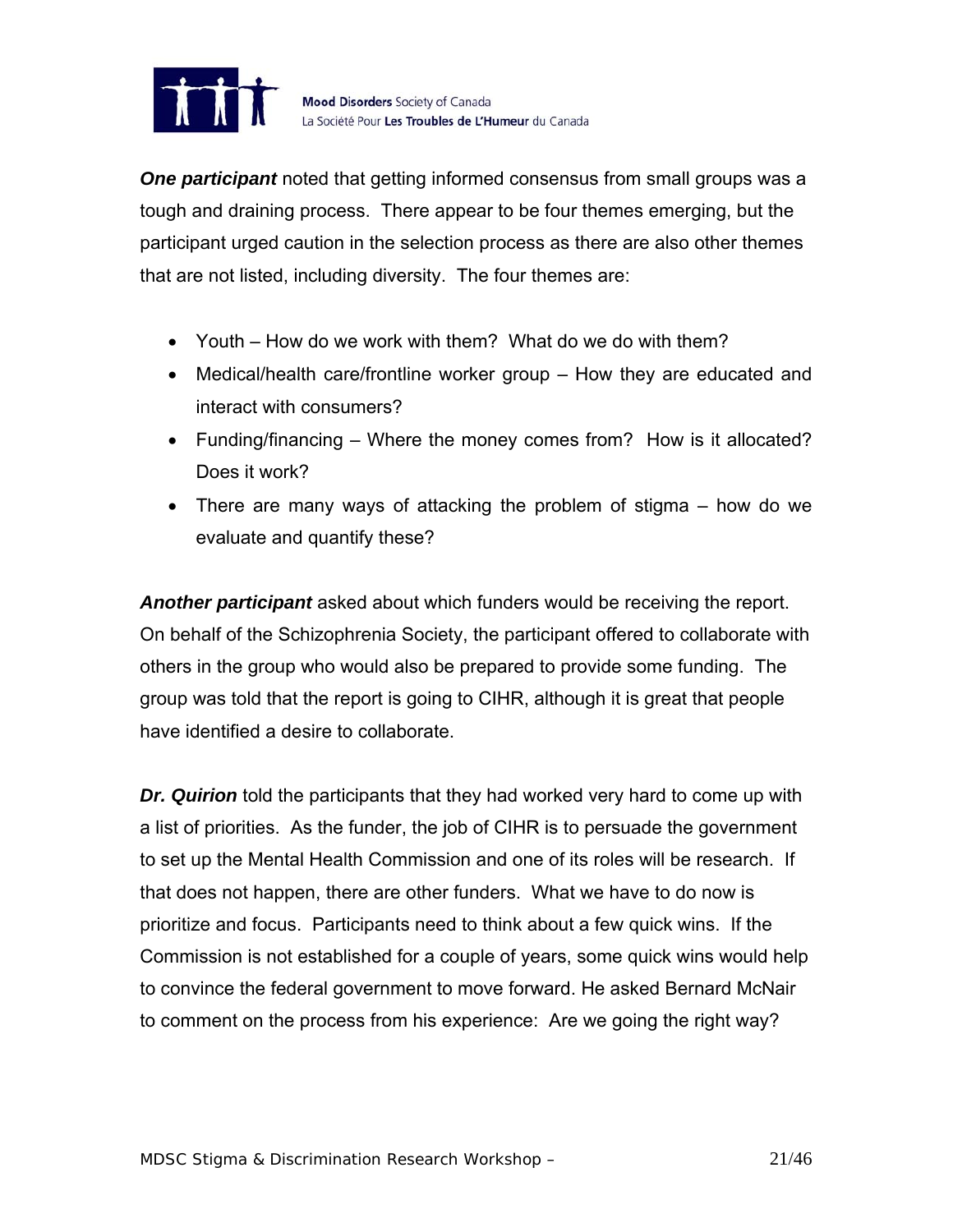*Bernard McNair* responded that there are sixteen good ideas, but the group needs to bring them down to a half-dozen that are doable; these could be used to persuade the government to form the Commission and could influence policy. The group needs to identify the half-dozen that could make a difference. These are not necessarily the most pressing research questions, but are those that could lead to some real change, some policy change in government and that would have some real impact on consumers and carers. He suggested that people take a vote on the top half-dozen to bring forward now and that these priorities may change over time.

Before voting, the group adopted the following key principles for to guide the selection of priorities:

- Select on the potential for a "Quick win"
- Select on the potential for greatest impact on consumers and carers

The group also agreed that each priority will address issues across the age span where relevant, to ensure inclusion of seniors.

Each participant received seven coloured adhesive dots to use in voting for their individual priorities. They were instructed to use all dots and not place more than 3 dots on any single item. The following is the prioritized list of research questions:

**1.** What are the most effective strategies to reduce stigma and discrimination associated with mental illness and addictions among health and social service providers? **52 votes**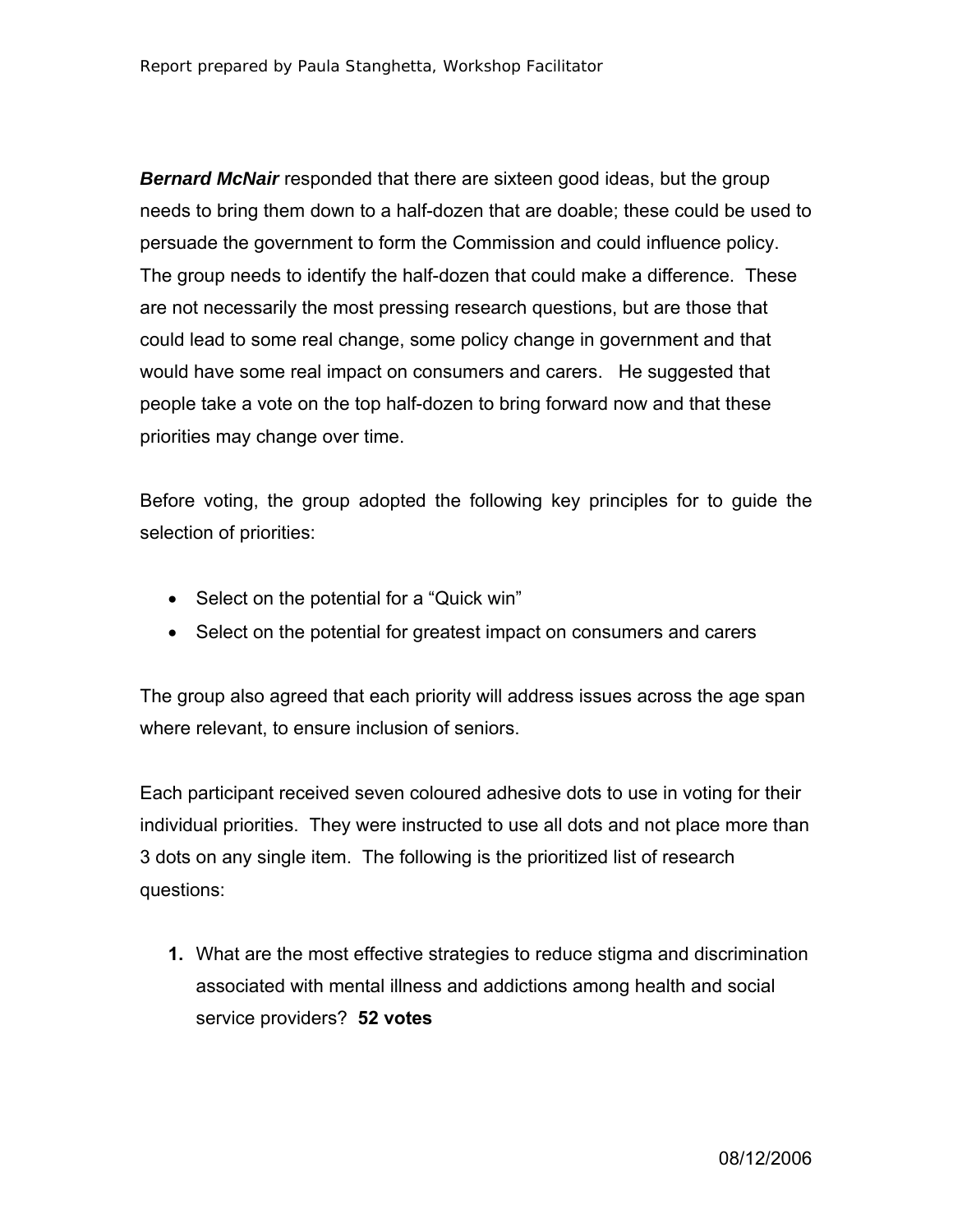

- **2.** There are a number of promising consumer-led anti-stigma programs. How effective are these? **49 votes**
- **3.** What do mental health professionals do/not do that consumers experience as stigmatizing and discriminatory? **46 votes**
- **4.** What factors increase or decrease stigma for individuals, families, organizations and communities? **45 votes**
- **5.** What is needed to help service providers recognize and change their own stigmatizing attitudes and behaviours? **44 votes**
- **6.** What is the best way to teach children/youth about MH issues using identified promising practices that reduce stigma? **42 votes**
- **7.** In which ways do children and youth experience stigma and discrimination? **38 votes**
- **8.** What role does the post-secondary educational system and health and professional training play in perpetuating stigma and discrimination or empowering consumers and families? What strategies might be effective in reducing stigma and discrimination with this group? **38 votes**
- **9.** What are the necessary elements of effective "contact strategies"? **38 votes**
- **10.** What are useful indicators and tools to measure progress in reducing stigma (if we reduced stigma what would the world look like? **34 votes**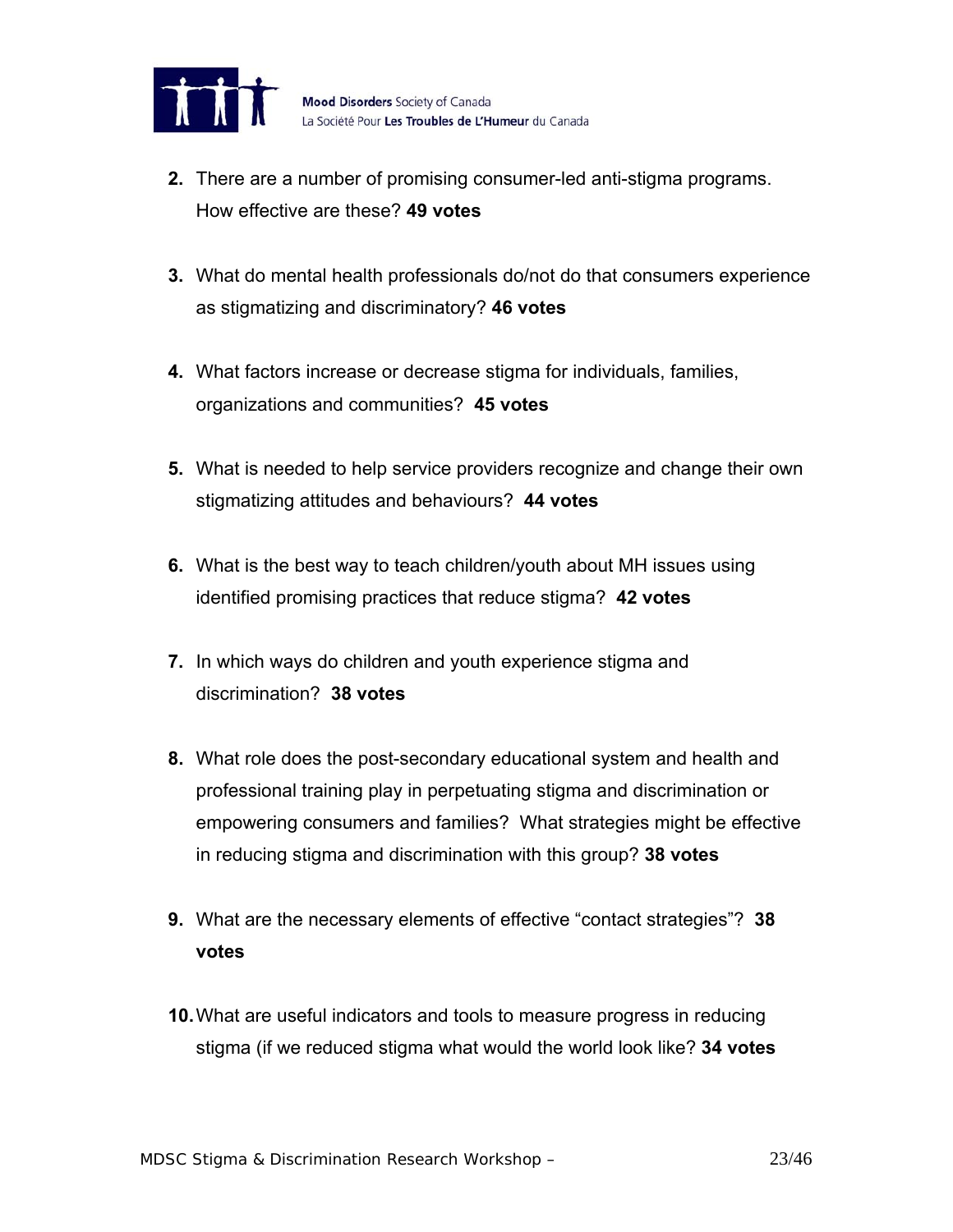- **11.** What is the impact of empathy-centred early interventions to reduce the stigma associated with mental health difficulties? **32 votes**
- **12.** What is the impact of existing programs and policies relating to workplace mental health and what are the barriers to implementing workplaces policies and program to assist employees with mental health problems? **27 votes**
- **13.** What role does stigma play in the decisions to fund or not fund research for self-help, peer support and similar community services? **24 votes**
- **14.** What is the role of worldviews/models of care/language (naming) in perpetuating or reducing stigma? **12 votes**
- **15.** What is the relationship between social and self-stigma (internalized stigma)? **11 votes**
- **16.** How do we increase, target and best allocate funding to best address stigma and MH literacy – the language that describes mental health and mental illness? **5 votes**

The day ended with an acknowledgement of the tremendous productivity and passion that the group brought to the proceedings. Participants were encouraged to reflect on the outcomes of the day and return the next day ready to begin the process of action planning in relation to the top eight priorities.

The second day of the Workshop began with a brief summary of accomplishments on Day 1 – the identification of priorities offered by participants, the open discussion of issues delegates felt were important, and the opportunity to hear the perspectives of other participants.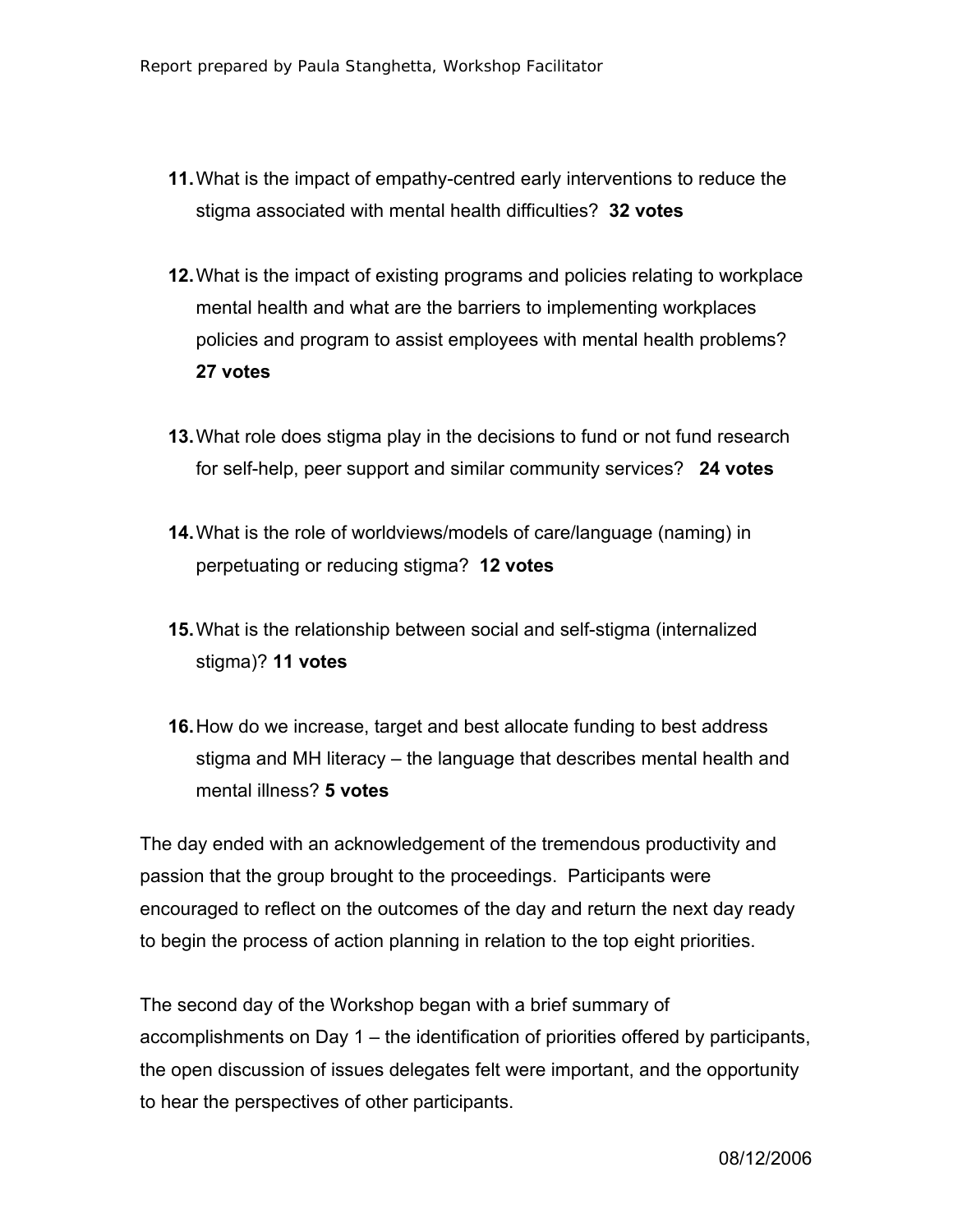

The purpose of the second day was to take the priorities and develop preliminary action plans for them by responding to the following questions:

- Who are the likely partners?
- What is the role and responsibilities of each partner?
- Who are the likely funders?
- What are the initial steps required to move this research forward?
- What are the cautions that must be kept in mind in turning this research question into a research plan?

The facilitator indicated that, given the size of the group, the first eight priorities could be tackled. Since priorities seven, eight and nine were tied in terms of votes, priority nine was added to the mix. Priorities five and eight were viewed by the group as somewhat related, so one discussion group took on both priorities (five and eight) together. Another group decided to address priorities six and seven, given their perceived similarity.

Eight small groups were established for action planning, each with one or two priorities. Groups were requested to record their responses to the above questions and submit their notes for this report. *The notes from Group 4 are missing.* All other group responses are included below:

## **Research Question/Priority #1**

¾ **What are the most effective strategies to reduce stigma and discrimination associated with mental illness and addictions across the age span among health and social service providers?**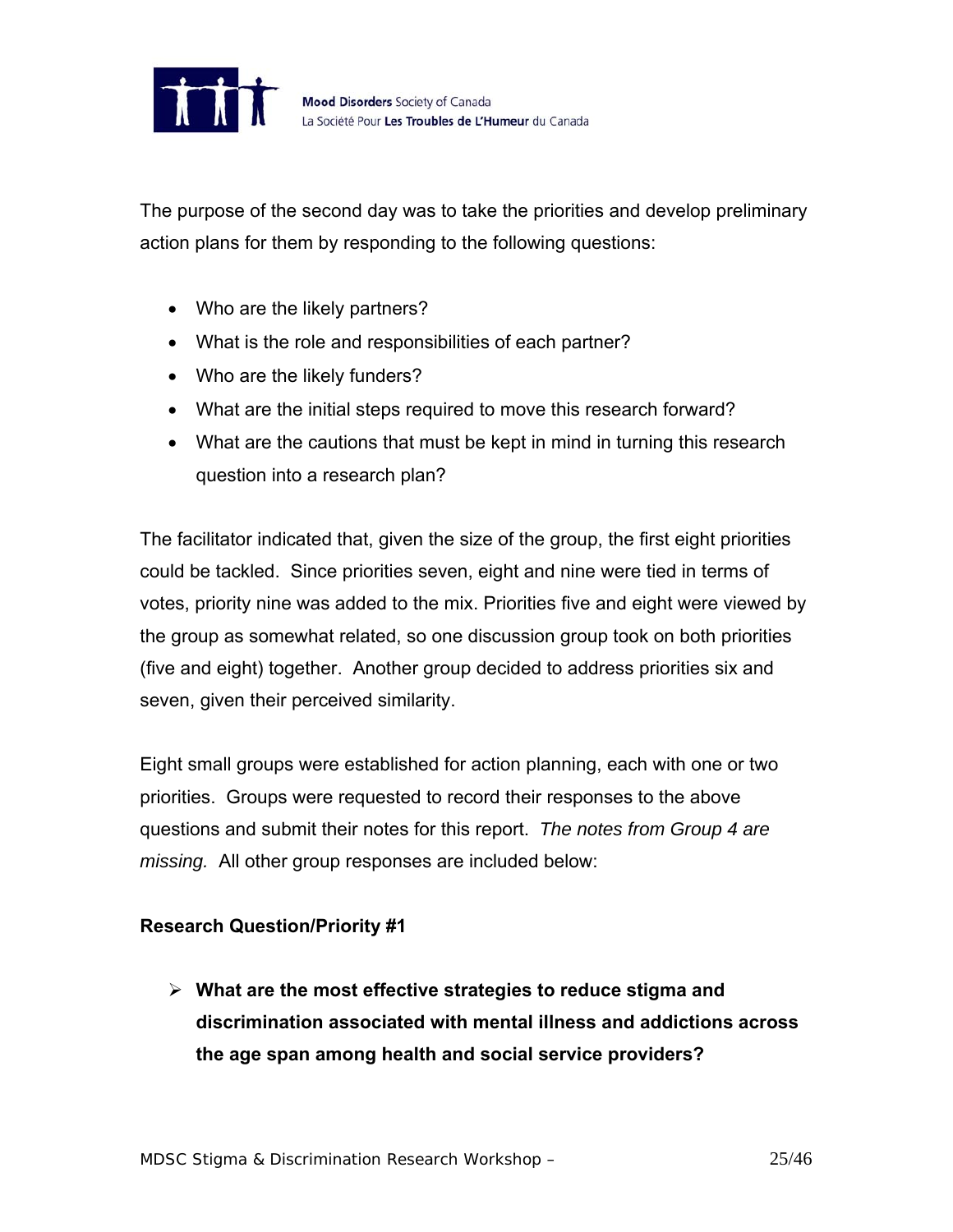## **LIKELY PARTNERS**

- Police forces (federal/municipal/provincial) largest providers
- Psychiatrists
- Nurses, general practitioners, occupational therapists, social workers
- Centre of Addictions and Mental Health
- Rehabilitation workers
- Non governmental organizations community
- Community mental health workers Canadian Mental Health Association **Hospitals**
- Native Mental Health
- Universities and educational facilities
- Consumer organizations
- Cultural/diversity/gender
- Income support/maintenance
- International links
- Research organizations participatory/CIHR
- Media
- Government Federal/Provincial/Territorial
- Canadian Mental Health Commission

# **ROLES AND RESPONSIBILITIES**

*What needs to be done to do our research project?* 

- Advisory board with key stakeholders that is…
	- o Not involved day to day
	- o Provides overall direction
	- o Key issues
	- o Collaboration
	- o Money
	- o Secondary analysis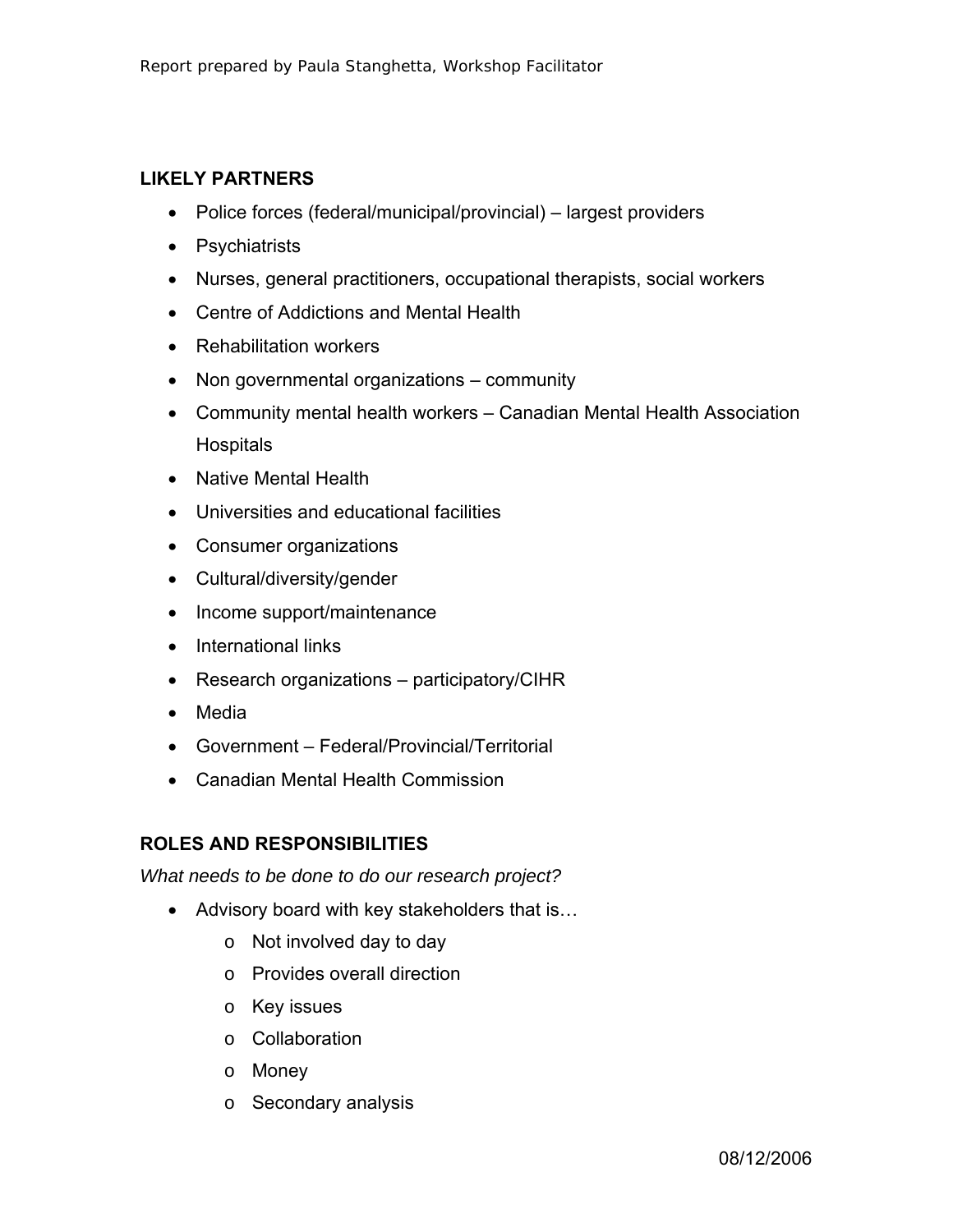

Mood Disorders Society of Canada La Société Pour Les Troubles de L'Humeur du Canada

- o Large groups (30-40) people
- o Meets every other month
- Annual input conference that is...
	- o Even larger group (100-150)
- Sub-committees...
	- o Research team having a principal (conducts research, drafts proposal) and co-investigators (community partners)
	- o Media/PR/Communications (dissemination; connects to NGOs/other partners)
	- o Policy Committee (analyze research finding in relation to current policy)

## **Issues/Additional Information**

- All stakeholders to annual meeting,
- ► Advisory committee must include consumer and family representatives, e.g. NGO – make sure that research is promoted within networks and that issue is highlighted and "marketed".
- How do we "sell" this piece of research to those who would oppose it?
- Engage with key stakeholder groups such as professionals colleges to get them on board.
- Can the involvement of some groups be "self-defeating"?
- ► Need to involve those groups who are prepared to put their reputation on the line and help identify viable solutions (quick wins).
- Professional associations already have some relevant guidelines. Perhaps an opening to gain acceptance for research results.
- ► "Quick win" could involve "sympathetic" groups and then move out to longer-term engagements with others.
- ► This question focuses on what works. Most stigma and discrimination originates among non-specialist healthcare providers.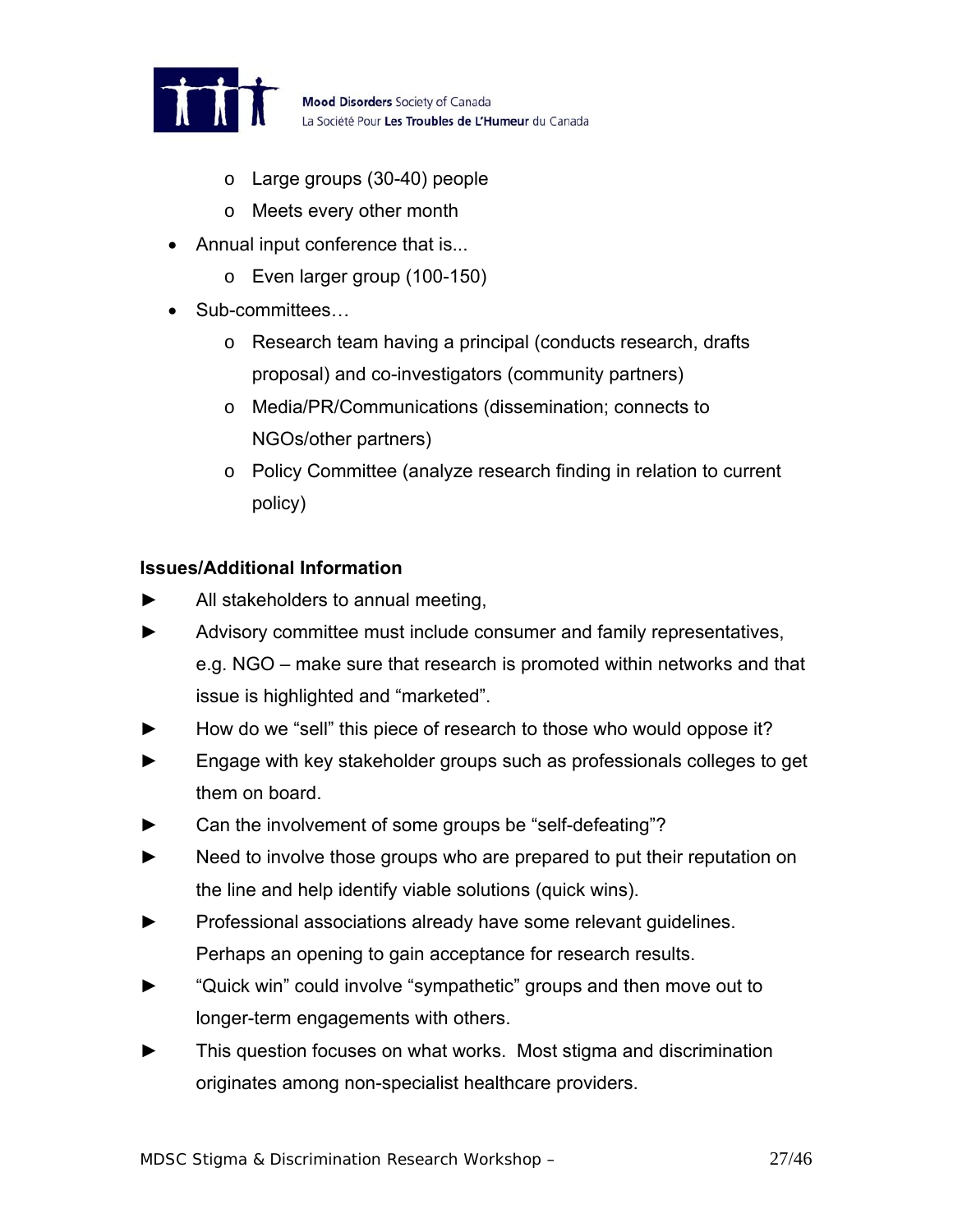## **In light of the above, keep in mind the following…**

- Collaborate.
- Look for quick wins.
- Look at literature.
- Caution: How to engage with and get buy-in from those groups where stigma & discrimination is prevalent?
- Quick wins work with those who are willing to come to the table.
- Need to involve those affected by research from the outset.
- Need to look at individual level/association policy in identifying strategies.
- Way question is formulated should encourage partnerships.
- Emphasize positive.

## **LIKELY FUNDERS**

- Social Sciences and Humanities Research Council
- CIHR INMHA and other institutes
- Corporate (Pharma, banks, Petro Canada)
- Regional/provincial health authorities
- Professional colleges/associations
- Research foundations (Trillium Foundation, those linked to professional associations and nursing directorate)
- Health Ministries/Health Canada
- NGOS e.g. Schizophrenia Society

## **INITIAL STEPS**

- Start with Community Champions to advocate for this research.
- Need initial developmental funds.
- Endorsement from this group (needs to lead to someone claiming "ownership"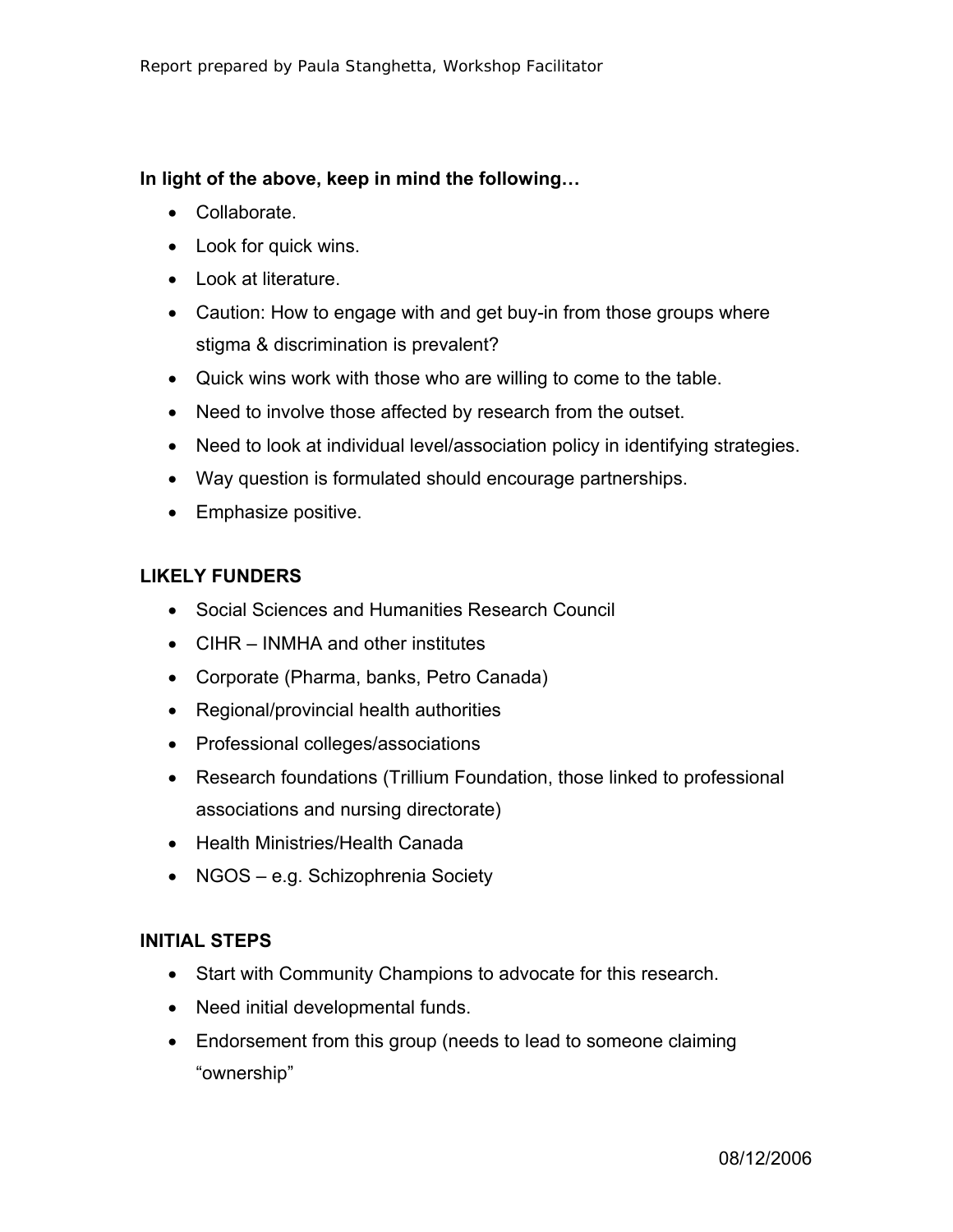

• Action Committee to: martial developmental funds; refine research question; orient to achieving quick win; point to what further research would then need to be done

## **CAUTIONS**

- Avoid pointing fingers
- Be open/positive

## **Research Question/Priority #2**

¾ **There are a number of promising consumer-led anti-stigma programs. How effective are these?** 

Methodology needs to evaluate existing programs including complete age span as well as diverse population. What are the existing programs?

## **FIRST ACTIVITY**

Define consumer-led program, including "What is consumer led?"

#### **LIKELY PARTNERS**

- Neutral research agency
- Leader National Network for Mental Health
- Mood Disorders Society of Canada
- Canadian Coalition of Alternative Mental Health Resources
- Canadian Coalition for Seniors Mental Health
- Canadian Alliance for Mental Illness and Mental Health
- National Youth Organizations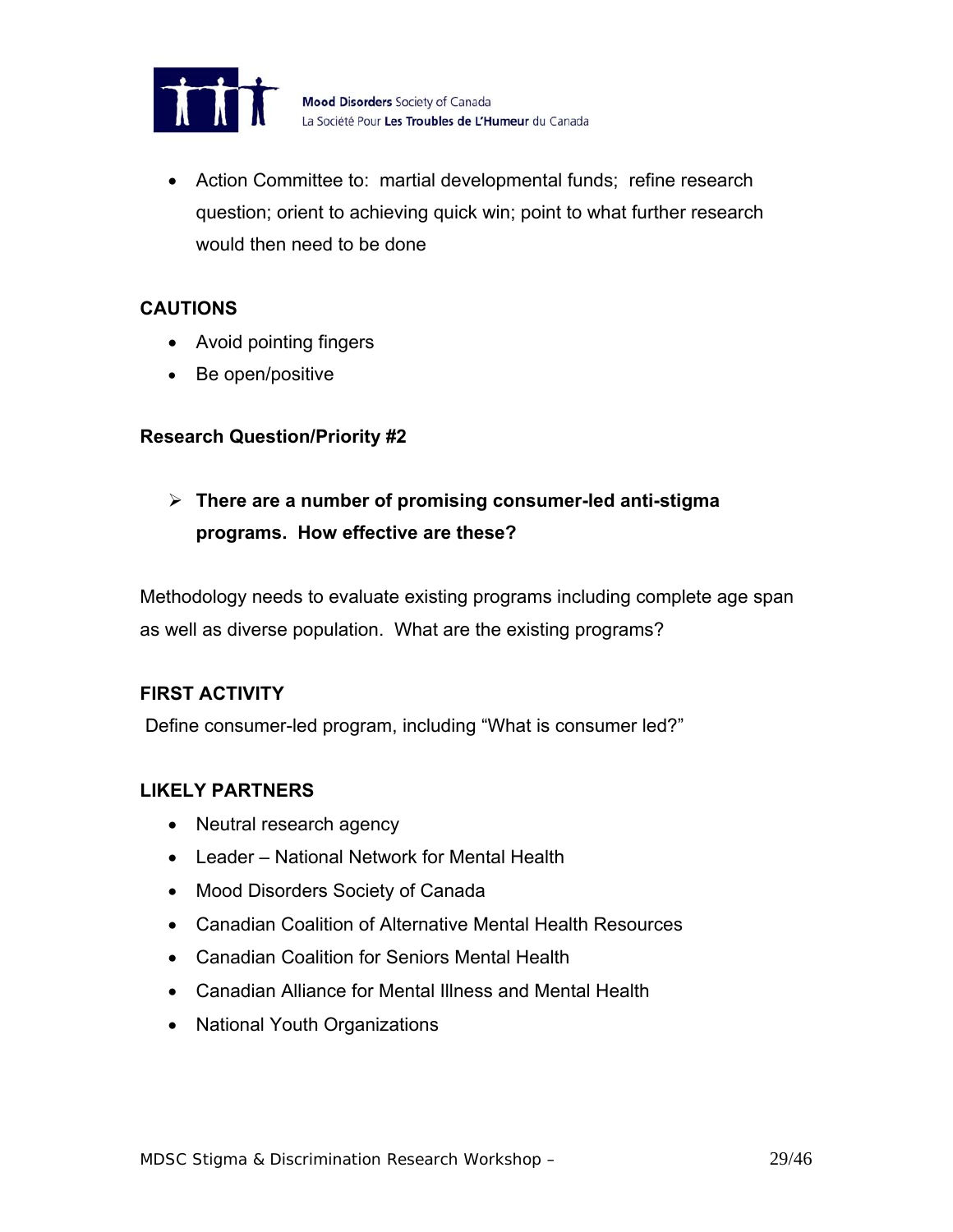## **POSSIBLE FUNDERS**

- Office of Disability Issues
- Canadian Institute of Health Research
- Pharmaceutical Companies
- Imagine Canada

## **INITIAL STEPS**

- 1. Establish steering group National Network for Mental Health
- 2. Steering group to develop proposal (NNMH)
- 3. Inventory of existing groups
- 4. Review existing literature

## **CAUTIONS**

- Huge project should be started in one area/one province
- May miss groups that are not connected to national groups
- National Network for Mental Health presently developing list

## **Research Question Priority #3**

¾ **What do MH professionals do/not do that consumers experience as stigmatizing and discriminatory?** 

#### **WHO ARE MH PROFESSIONALS?**

- Mental health "professionals" general practitioners, family practitioners, registered nurses, social workers, community home workers, psychologists, psychiatrists, helpers, peer counsellors/supporters, etc.
- People who are "certified"?
- Target group?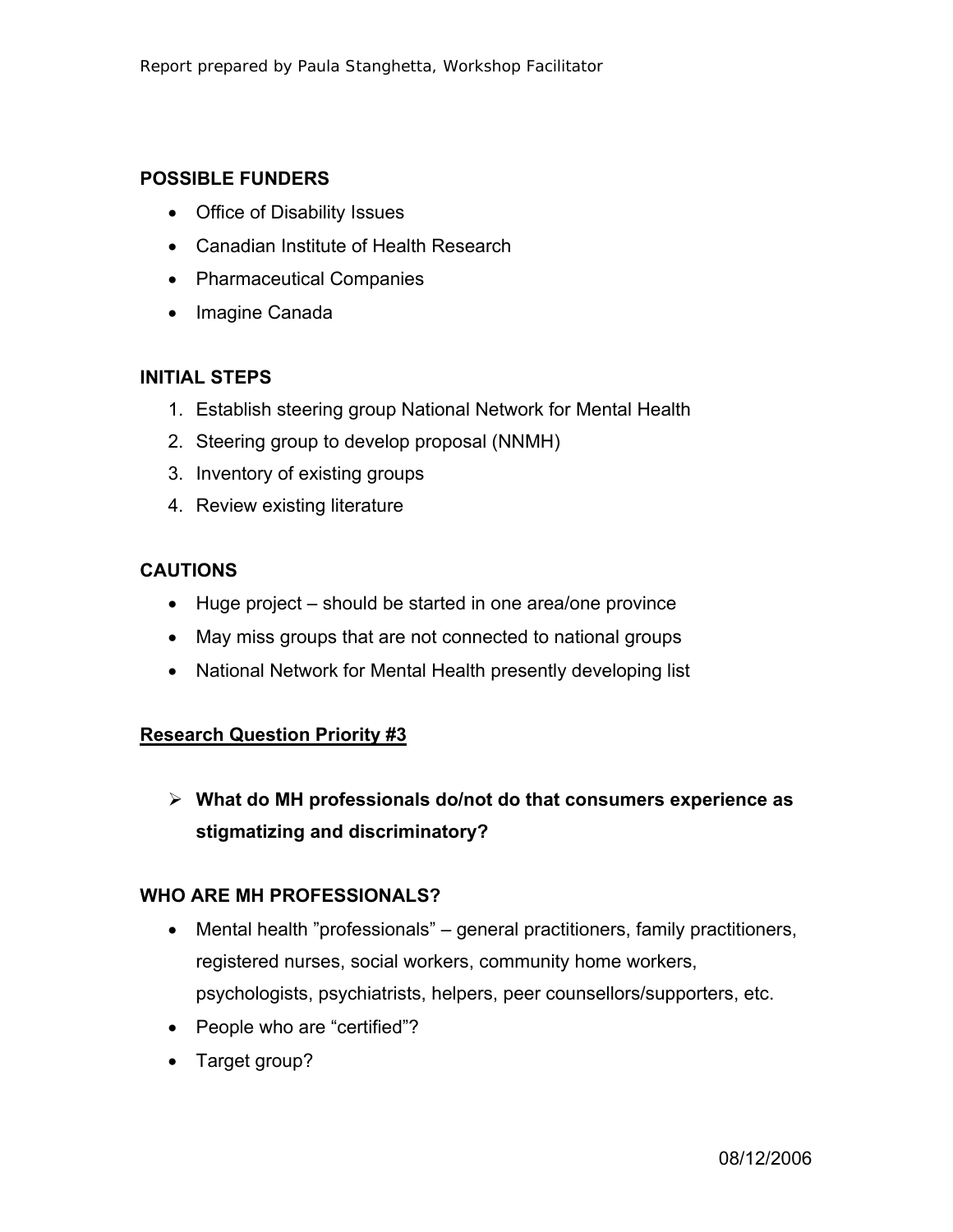

## **LIKELY PARTNERS**

- Consumers
- Family members
- International (US, Australia)
- NMHA
- National/provincial consumer organizations
- Self help groups
- Innovation, Policy and Science
- Health Authorities
- "Seniors" Advocates
- Royal Canadian Legions
- Private practitioners
- Professional Licensing Bodies
- Ombudsman
- PT Councils/advocates/researchers

## **ROLES AND RESPONSIBILITIES**

#### *CONSUMERS*

- Part of research team,
- Fully involved beginning to end (set question, data collection/analysis, dissemination and reporting, participants)
- Principle consumers self-identify,
- Direct input from consumers, not through a third party,
- Want a range of consumer voices from mild to severe.

#### *Methods Questions*

- Is web-based data collection ok?
- What about consumer literature?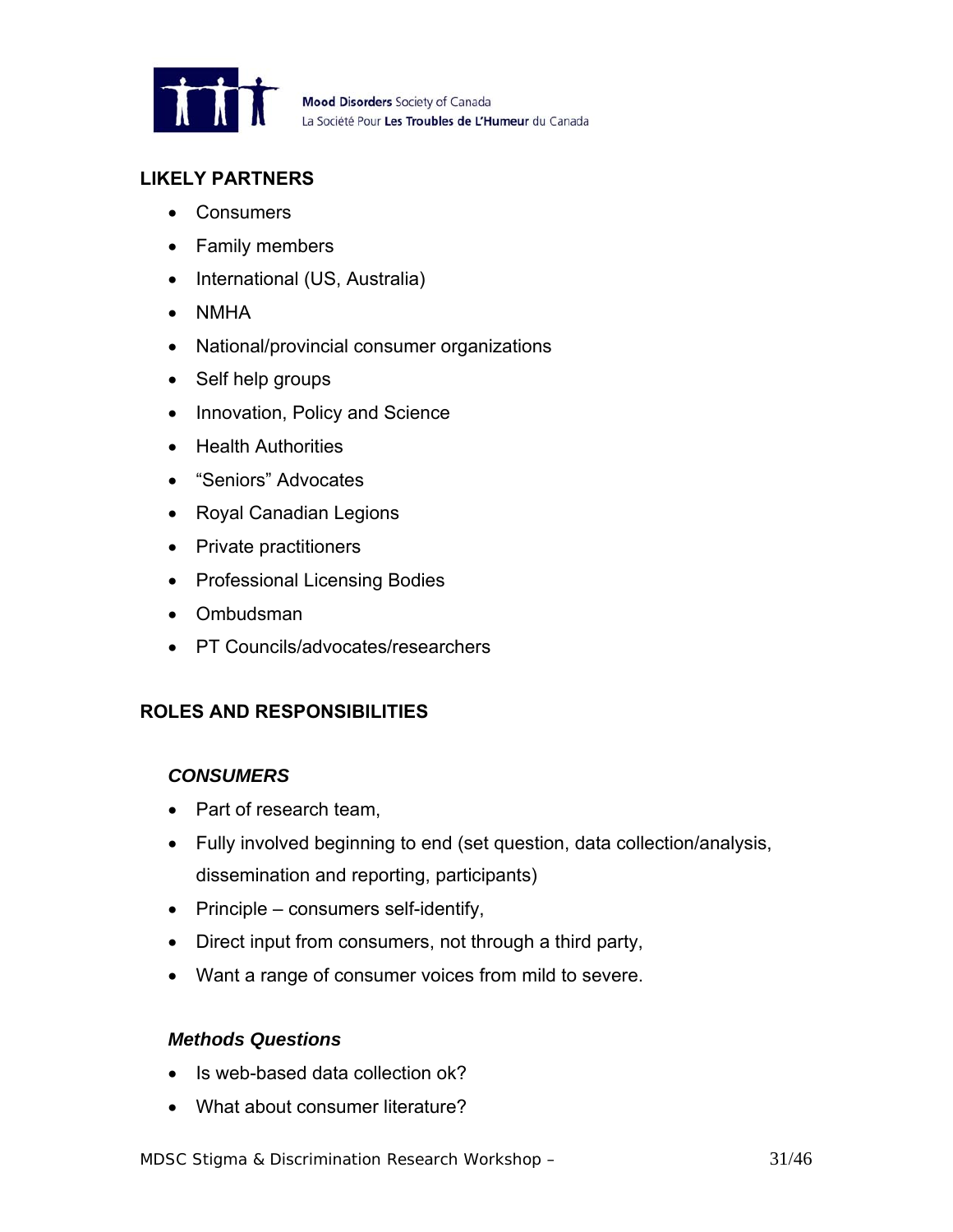- Is telephone data collection ok?
- How do we find consumers who do not currently have a voice idea include street agencies, senior centres as partners

## *RESEARCHERS*

- Honour the consumer voice
- Find the range of consumers across the life span, range of illness experience, The Silent Voice
- Make sure "methodology" is sound
- Ensure use of participatory action research.
- Literature review
- Find the money including money to pay consumers.

#### **LIKELY FUNDERS**

- Social Sciences and Humanities Research Council,
- Pharmaceutical Companies (ethics??)
- Public Health Agency
- Rotary clubs
- Trillium Foundation
- Governments
- National Research Council
- Foundations
- Non governmental organizations as the Schizophrenia Society of Canada
- Universities

#### **INITIAL STEPS**

- Establish ourselves as a research team.
- Take a project forward ideally Mental Health Commission is in place, or take it to funders/others for support.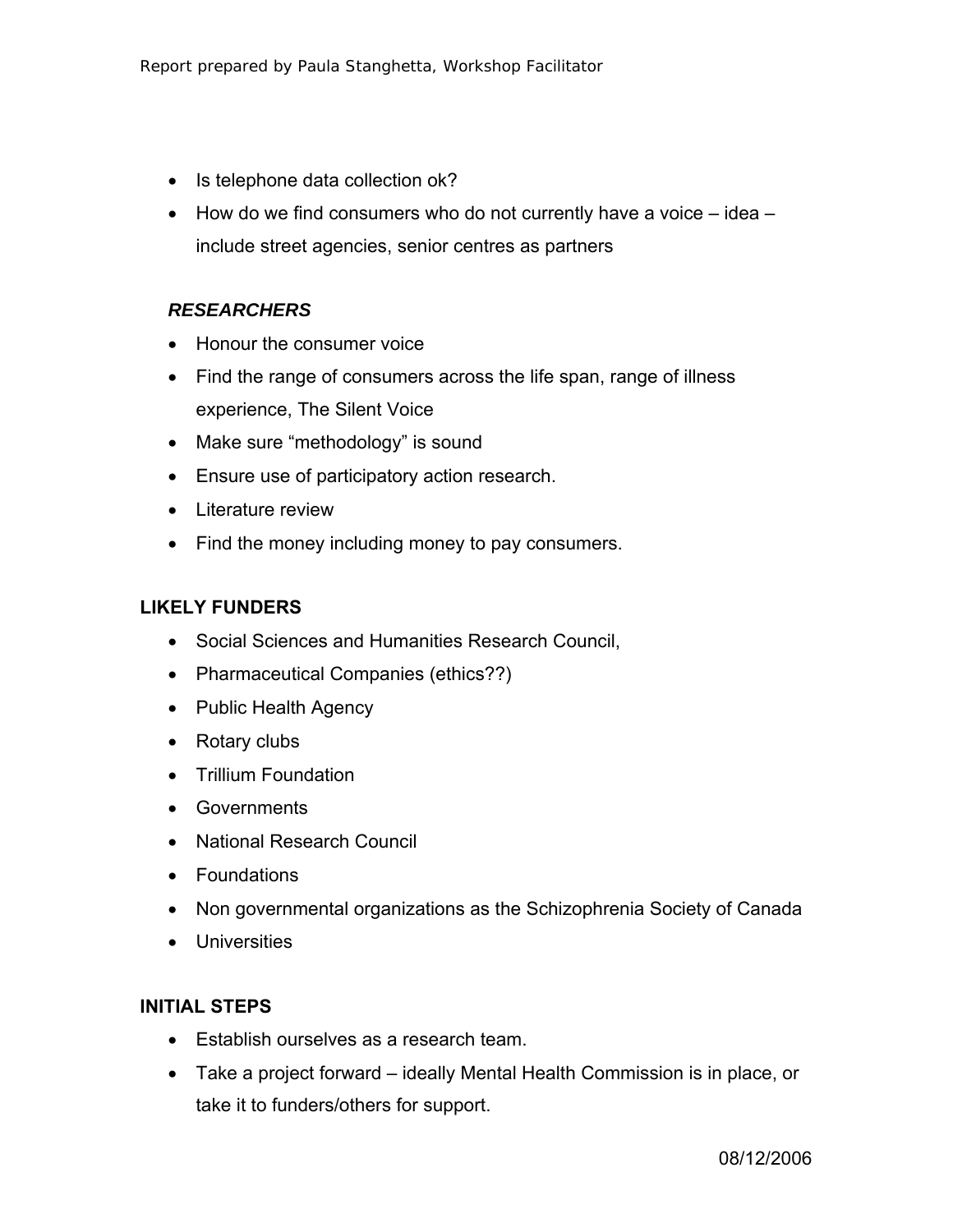

Mood Disorders Society of Canada La Société Pour Les Troubles de L'Humeur du Canada

- Be champions lobby for support.
- Determine status of Kirby report.
- Write proposal/define methods.
- Find money.
- Do it!!

## **CAUTIONS**

- Could try to do too much/cover too much ground.
- Consumer voice has to remain "pure: do member checking etc
- Establish outside parameters i.e. across life span; include children; geography.
- Adequate funding necessary.
- Analysis of previous consumer voice reports?
- Time and energy needed.
- Wording of question might be offensive to professional.

#### **Research Questions/Priorities # 6 & 7**

- ¾ **What is the best way to teach children/youth about MH issues using identified promising practices that reduce stigma?**
- ¾ **In which ways do children and youth experience stigma and discrimination?**

#### **Next Steps**

- 1. Systematic review (state of science/review): what is the effectiveness of anti-stigma strategies for children and youth? Identify gaps and strengths.
- 2. Identify/implement/evaluate promising practices in Canadian context.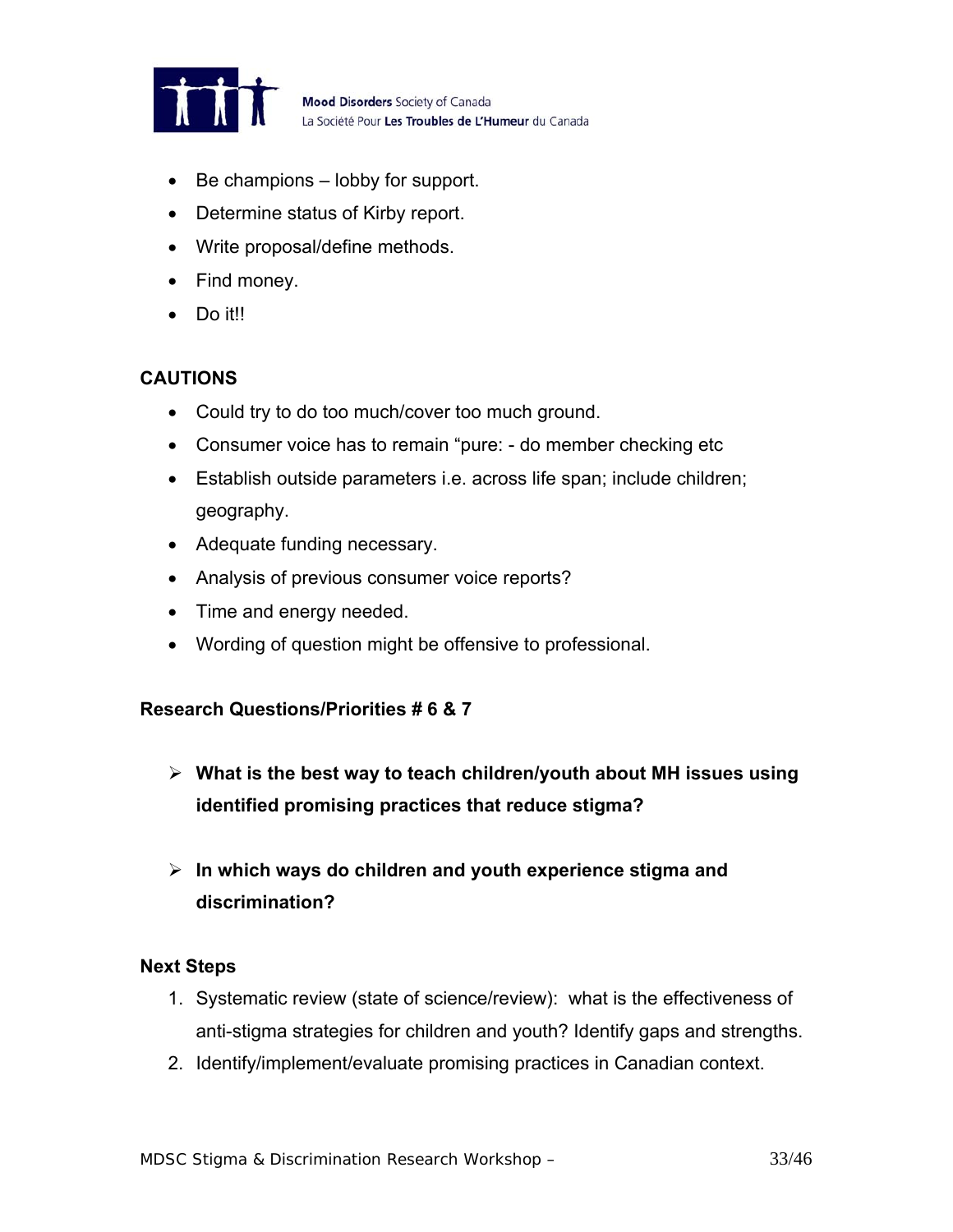## **LIKELY PARTNERS**

#### *At individual research project level/research program level*

- Kids
- Consumers
- Educators
- Family
- Police
- Child welfare professionals
- Health professionals
- Justice/courts/policy makers related to children (even Arts community as needed)
- Canadian Mental Health Commission

## *CHAMPIONS*

- Youth Net
- Academy of Child and Adult Psychiatry
- Provincial Centre of Excellence in Child and Youth Mental Health at Children's Hospital of Eastern Ontario
- Mind your Mind
- Alberta Mental Health Board
- Children's MH Centres/Agencies
- Halifax Chair in Youth/Child Mental Health (Dalhousie)

## **ROLES & RESPONSIBILITIES**

Full engagement of all partners throughout process

## **LIKELY FUNDERS**

- CIHR
- Centre of Excellence in Child and Youth Mental Health at CHEO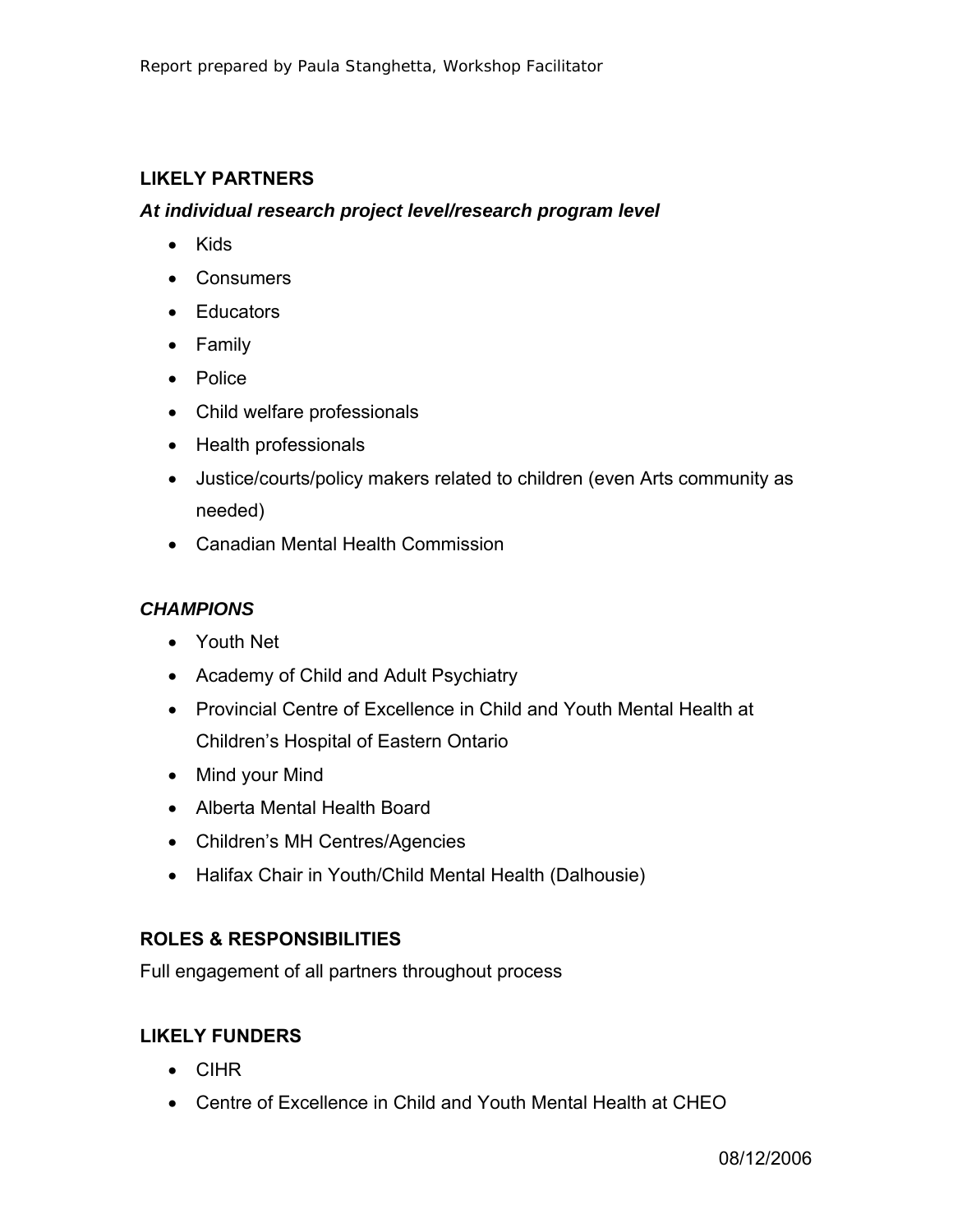

- Canadian Youth Association Foundation
- Schizophrenia Society of Canada
- Health Canada
- Elli Lilly
- Novartis
- Public Health Agency of Canada
- Social Sciences and Humanities Research Council
- Alberta Mental Health Board
- Canadian Health Services Research Foundation
- Alberta Heritage Foundation for Medical Research
- Private Foundations

#### **INITIAL SPECIFIC STEPS**

- 1. Engage champions/potential partners and funders around the question
- 2. Information exchange/buy in.
- 3. Ongoing discussion of who should be involved.
- 4. Forum, website.
- 5. Scoping exercise has relevant systematic review and environmental scan been done?
- 6. Refine further develop question for systematic review of new research
- 7. Drafting Request For Applications
- 8. Scale: "typical" research grant call to establishing partner networks across country.

#### **Cautions**

- Must engage research and all partners in the initiative
- Real need for Participatory Action Research at every level
- Cultural safety, respect for cultural communities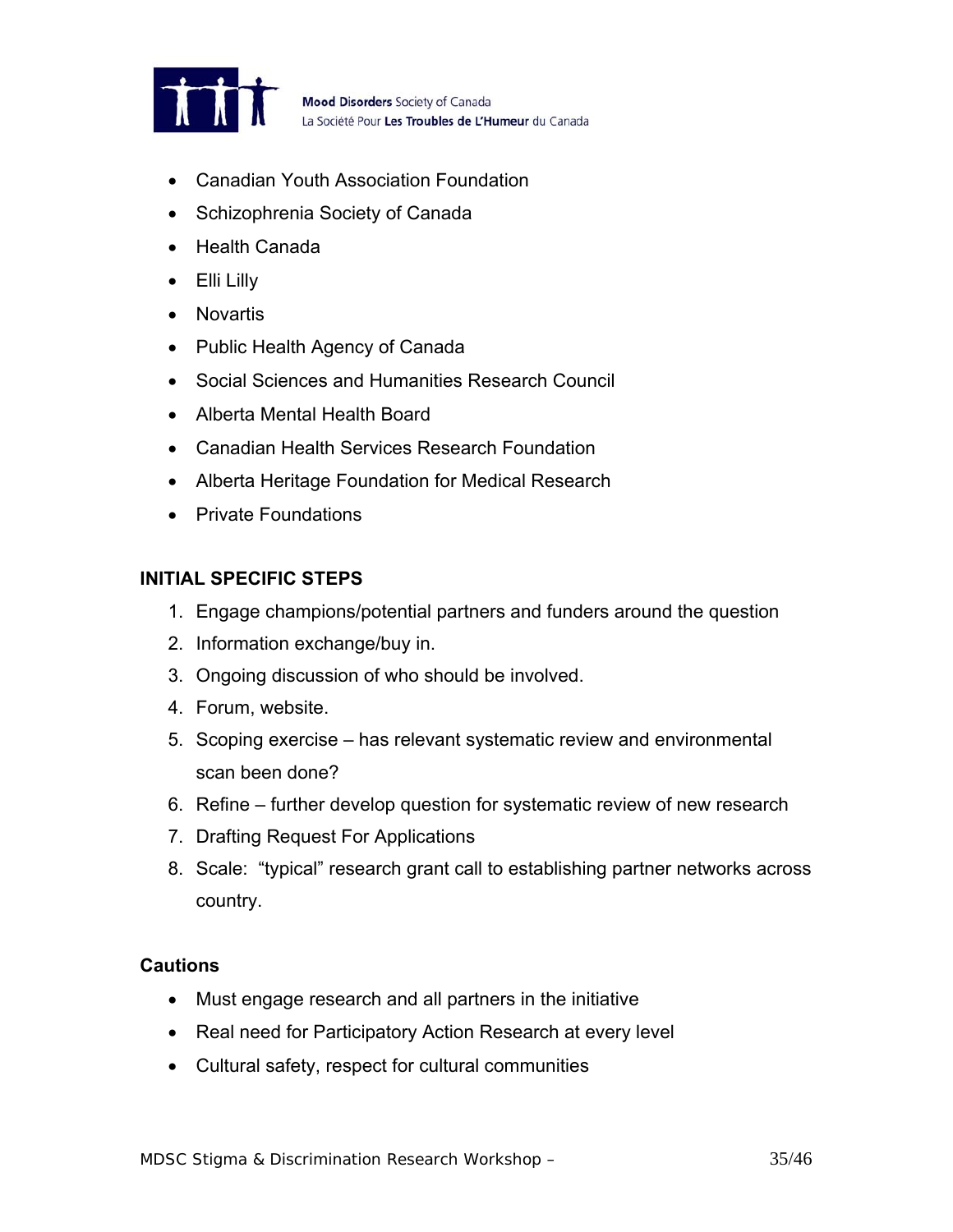#### **Research Questions/Priorities #5 & 8**

- ¾ **What is needed to help service providers recognize and change their own stigmatizing attitudes and behaviours?**
- ¾ **What role does the post-secondary educational system and health and professional training play in perpetuating stigma and discrimination or empowering consumers and families? What strategies might be effective in reducing stigma and discrimination with this group?**

Broad professional training focus needed:

- Health providers (practice-based training); practice and theoretical.
- Professionals around system justice/other.
- Workplace (business/other).
- Empowering practice.
- Internal champion.
- What is wrong now/what is good now/what should be doing?

#### **LIKELY PARTNERS**

- National health professional bodies that govern professionals.
- Consumers/survivors.
- Educators (training schools).
- Providers (family medicine).
- Accrediting bodies (nurses/docs/social workers/occupational therapists/psychologists/rehab).

#### **ROLES AND RESPONSIBILITIES**

• Professional organizations. to make a statement of commitment .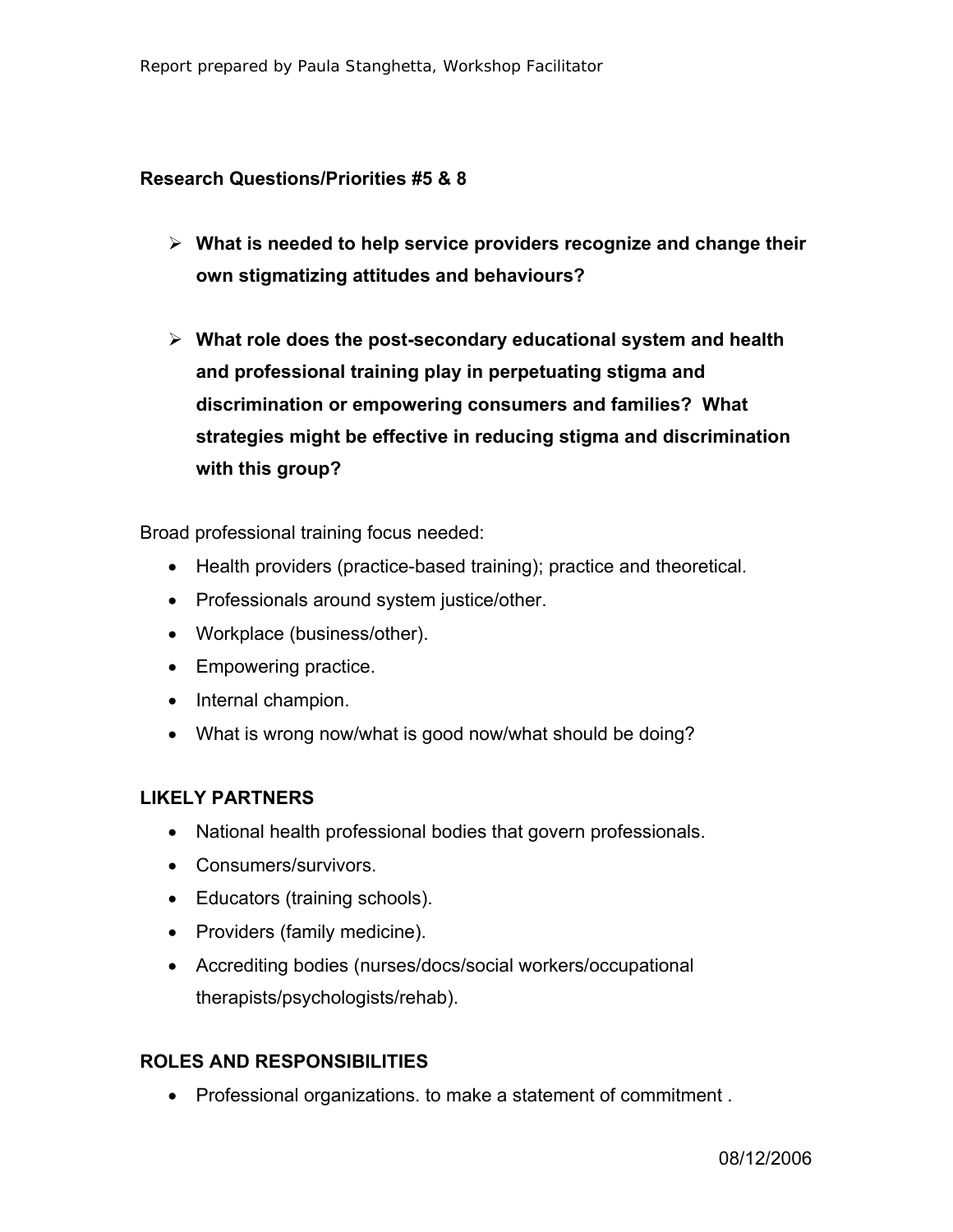

• Collaboration of all stakeholders – CCMHI as start place.

## **LIKELY FUNDERS**

- Pan-Canadian Interdisciplinary Health Education I Initiative
- Provincial funding pools
- Link to quality of care in order to "sell"
- Foundations
- Corporations Employee Assistance Programs
- CIHR

## **INITIAL STEPS**

- Identify evidence-based practices What is working in training?
- What is in basic curriculum?
- Information from research re: how people experience empowering practice/ stigma and discrimination practice.

#### **CAUTIONS**

- Embedded in consumer/family experiential based research
- Consistent messages across professions.
- Multiple layers re changes in practice; focus bogged down in ethics.
- Inconsistency across professional training.
- Not just theoretical practice-based focus; culture of context.

#### **Research Question/Priority #9**

¾ **What are the necessary elements of effective "contact strategies" across the age span?**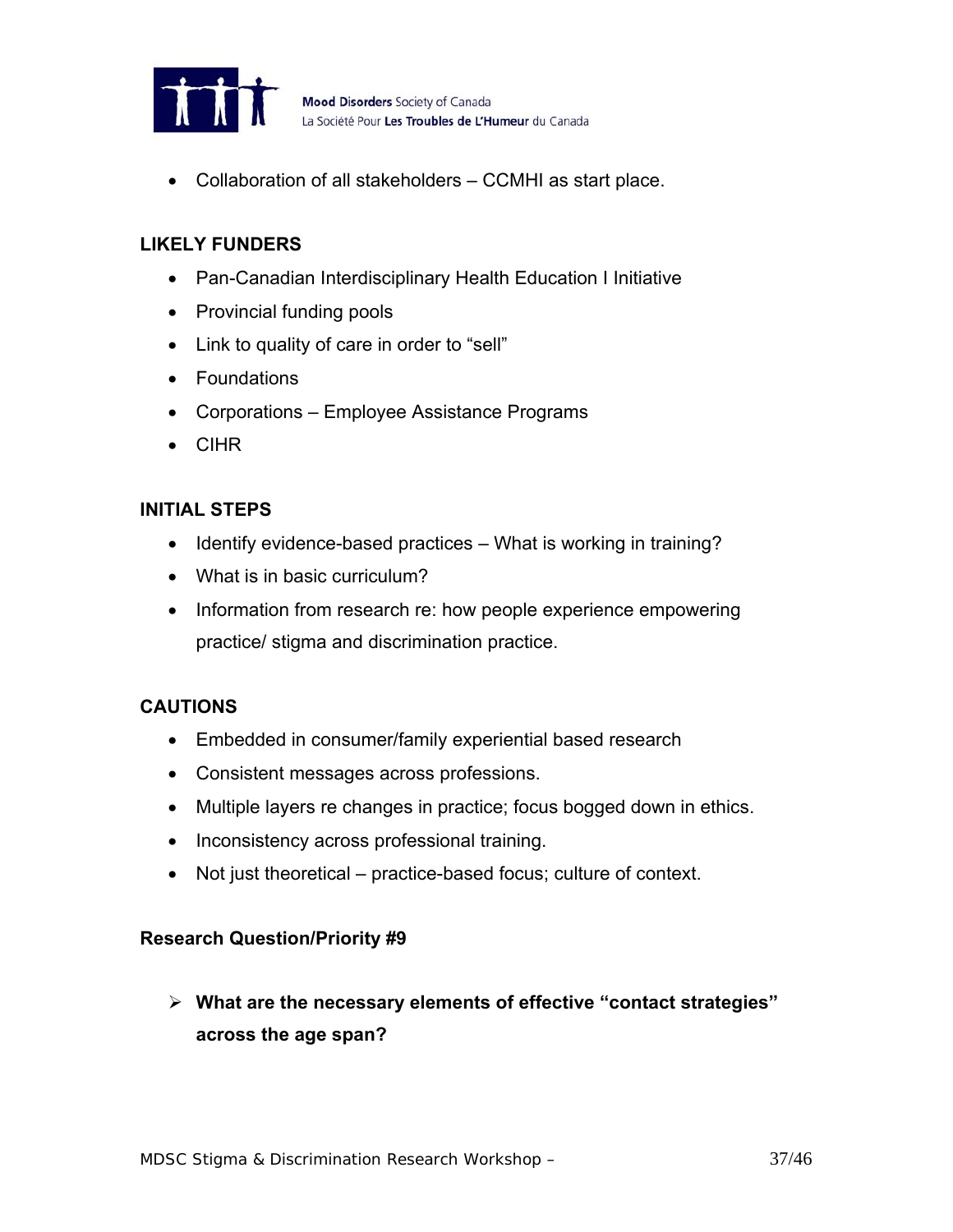## **LIKELY PARTNERS**

- Families
- Consumer/survivors (contact people), especially those who have already made their illness public.
- Consumer-survivor organizations are the structure to connect with contact people.
- Venue partners social services (social assistance, housing, police, etc.) (e.g. schools, workplace employers, professional associations (for MH professionals for continuing education of MH professionals), insurance companies, to influence disability policy, politicians – to influence policy and legislation.
- Media for Public Service Announcements etc. for contact through public exposure, e.g. Faces of Mental Illness.
- Professional associations to work in partnership with consumers on a contact initiative, e.g. CAMIMH.
- Universities for researchers/investigators, e.g. PhD students would be good for this.
- National Alliance for Research on Schizophrenia and Depression (U.S.) supports research initiatives.

# **ROLES AND RESPONSIBILITIES**

- Families and consumers/survivors contact people to think of the various ways to tell their stories – to change people's perceptions – to represent a diversity of consumer/family experiences – to present their story with peers within their workplace, for example. Those with comorbidity could also participate in a useful strategy – e.g. someone in a diabetes support group would speak also about depression.
- Consumer-survivor organizations the structure to connect with contact people and provide ongoing support.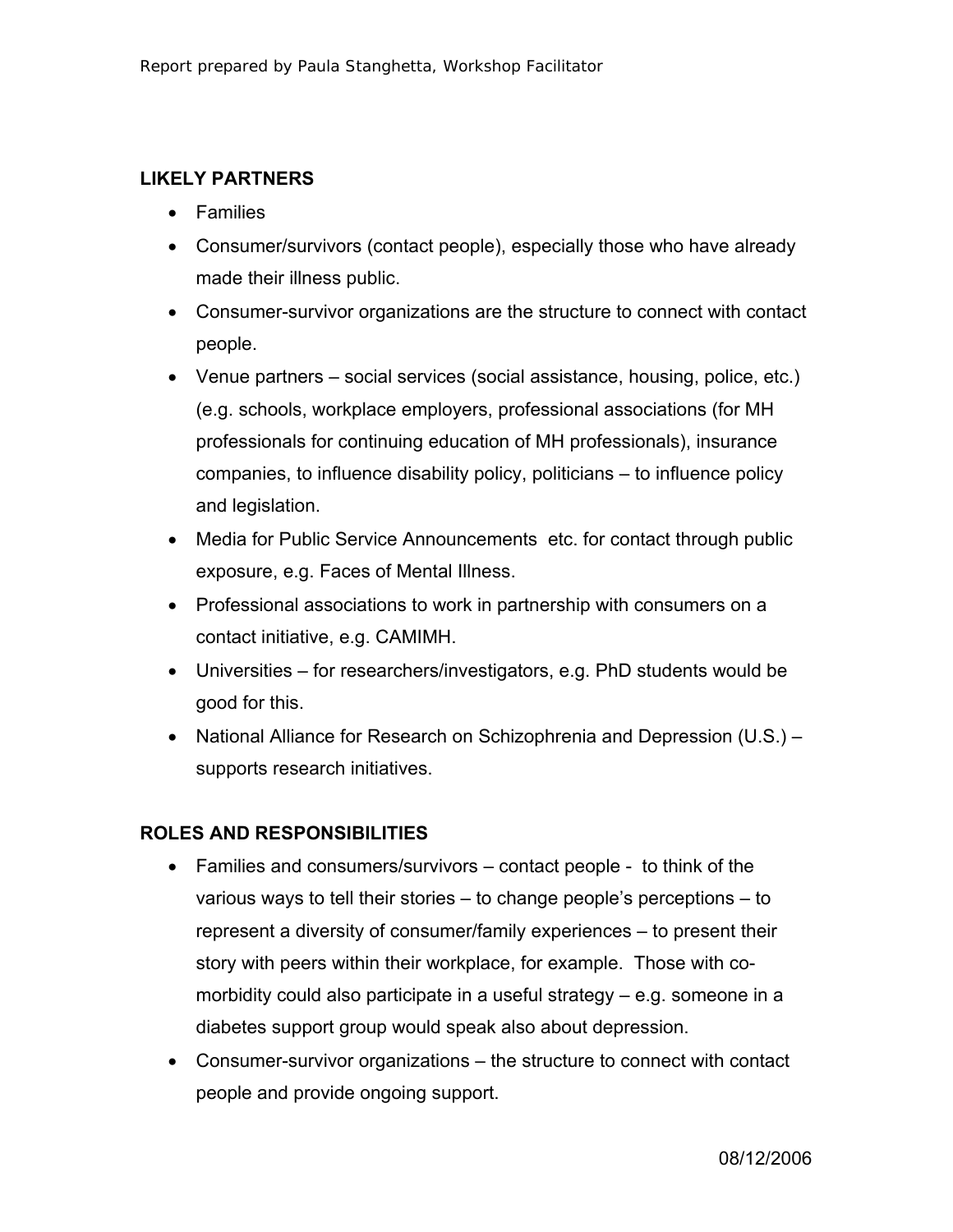

- Venue partners to provide venues e.g. social service agencies (social assistance, housing, police, etc.) and schools, employers, professional associations (for MH professionals for continuing education of MH professionals to reduce stigma).
- Insurance companies, to influence disability policy, politicians to influence policy and legislation.
- Media for Public Service Announcements, etc. for contact through public exposure, e.g. Faces of Mental Illness.

## **LIKELY FUNDERS**

- Public Health Agency or Health Canada
- Mental Health Commission
- CIHR
- Workplaces (for workplace initiatives)
- Human Resources and Social Development Canada
- National voluntary organizations, e.g. CMHA, CAMIMH, MDSC.
- Pharmaceutical companies
- Health Authorities
- Provincial Health Departments
- Provincial Arms-Length Research Agencies
- Provincial voluntary organizations
- Foundations, e.g. MacArthur, Vancouver, Michael Smith Foundation.

## **INITIAL STEPS**

- 1. Develop overarching principles for the research do no harm, equitable power balance, win-win approach for consumers and those they are contacting, long-term approach, etc.
- 2. Find partners, bring people together to brainstorm, develop initial proposal and identify prospective funders, including alternative funders if funds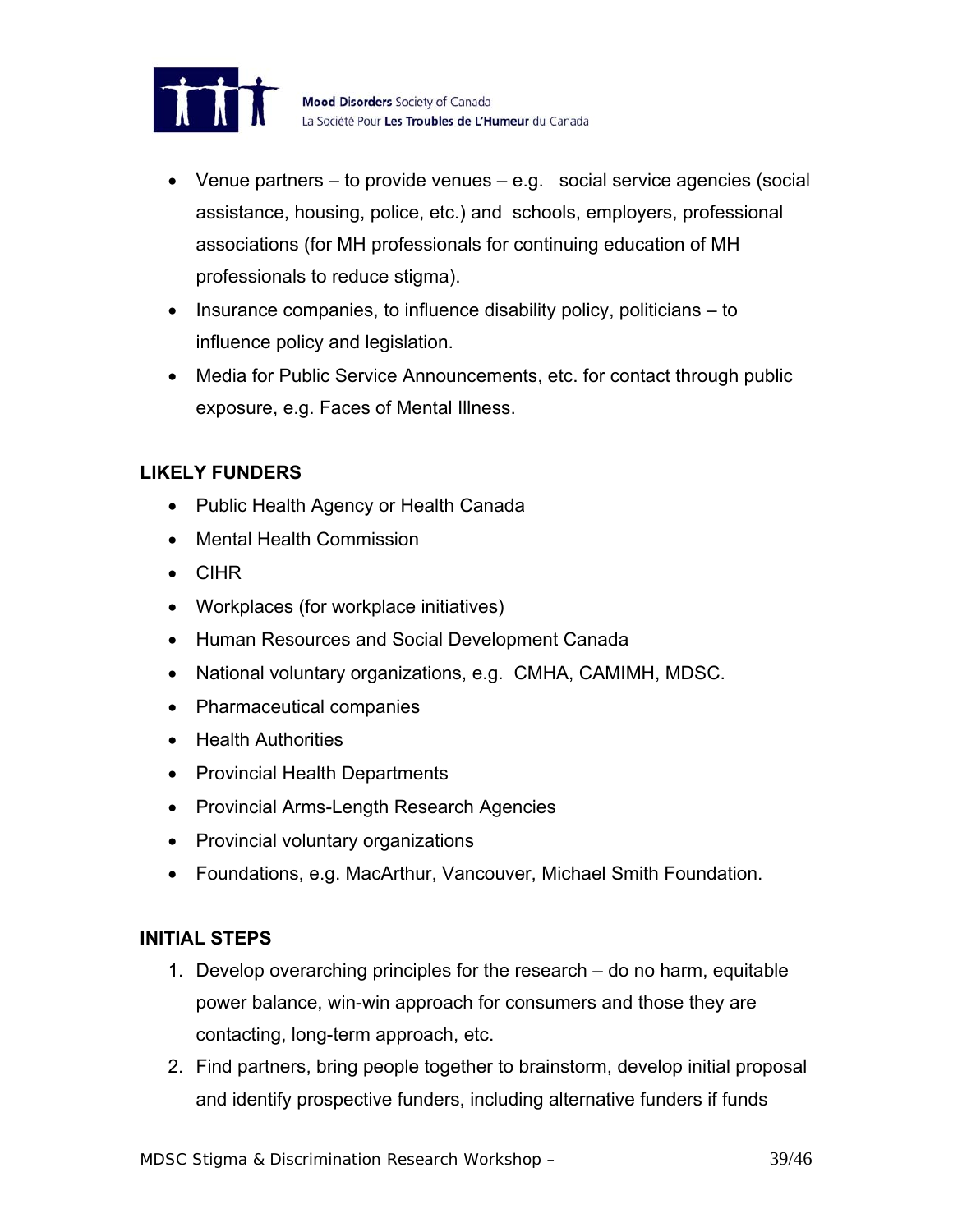cannot be accessed from first choice of funder, e.g. Canadian Mental Health Commission.

- 3. Review of research already demonstrated effective in terms of contact.
- 4. Bring grassroots programs using contact strategies together for input into research proposal and possibility participate in research initiative.
- 5. Identify initial strategies.
- 6. Finalize proposal.

## **CAUTIONS**

- Ensure that partners in development of proposal includes a good mix of "true believers" and sceptics, to ensure a balanced and credible perspective.
- Consider implications of disclosure that those who disclose do not suffer negative repercussions, especially financial repercussions. Fully informed consent for consumers prior to disclosure, is critical.
- Consider effects of institutionalized stigma, e.g. insurance policies.
- Cautions re: power dynamics between consumers and others power balance needs to be equal.
- Important to ensure research proposal includes a long-view and a variety of approaches (not just a quick and politically attractive campaign) – changing perceptions takes time and results have to be assessed over time.
- Canadian Mental Health Commission may not be established, or may be overwhelmed with research requests. If the Canadian Mental Health Commission is not established, or other major funders are not accessible for this, explore other possibilities, e.g. commitment and contributions from several NGOs, universities, in partnerships with NGOs, etc.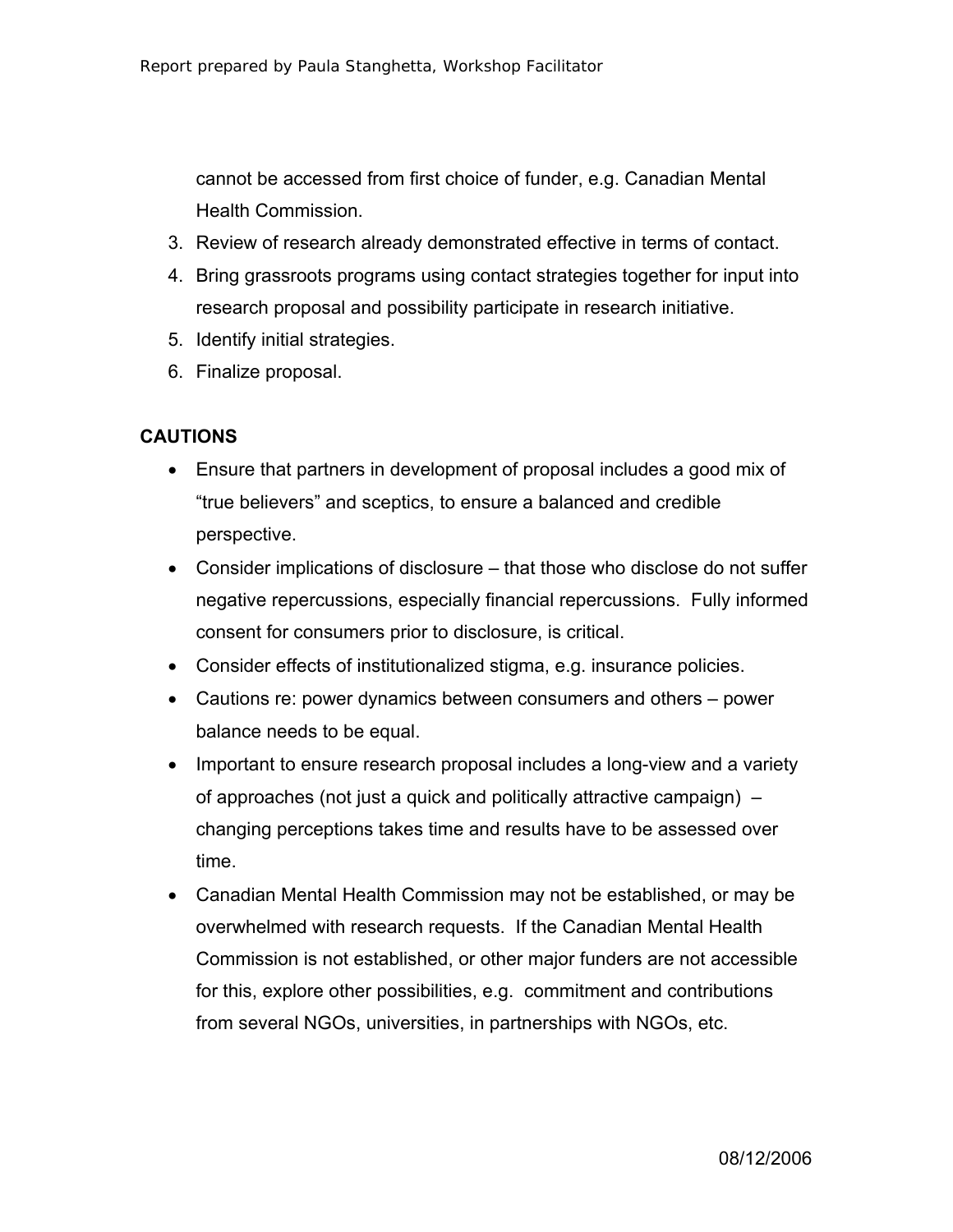

#### **SUMMARY**

This workshop was an exciting and pioneering activity in the area of stigma and discrimination. It was the first time that the diverse group of consumers, researchers, family caregivers, policy makers and non-government agencies came together to identify and prioritize issues for action.

The event resulted in a list of priority research questions that can serve as a starting point for more in-depth and strategic discussions about next steps in this emerging issue. A key factor that will determine how the future unfolds is whether a Canadian Mental Health Commission will be established. Delegates to the workshop are counting on the support of national leaders in this regard. However, given the commitment to action that was shown at the workshop, it is apparent that seeds have been widely sown for action in some form. The momentum established at the workshop needs to be maintained and built upon and the action plans can be used as a catalyst for next steps.

All of the groups were positive about the small group discussion for action planning. One group commented on the need to focus on the long-term, to do no harm (win/win approaches), to include sceptics on the teams and to assume there may be no Canadian Mental Health Commission. One group indicated that eliminating stigma is a long-term proposition and that educating professionals will take time – it has taken nine years to change aspects of curriculum in psychiatry.

Dr. Manon Charbonneau offered thanks to the participants on behalf of CPA for participating in the identification of important next steps in addressing stigma. She also offered thanks to Phil Upshall and Rémi Quirion for their roles in organizing the conference. As the incoming CPA president, she is looking forward to working with the participants on reducing stigma and next steps in this initiative. She indicated that she heard a clear message about the stigma that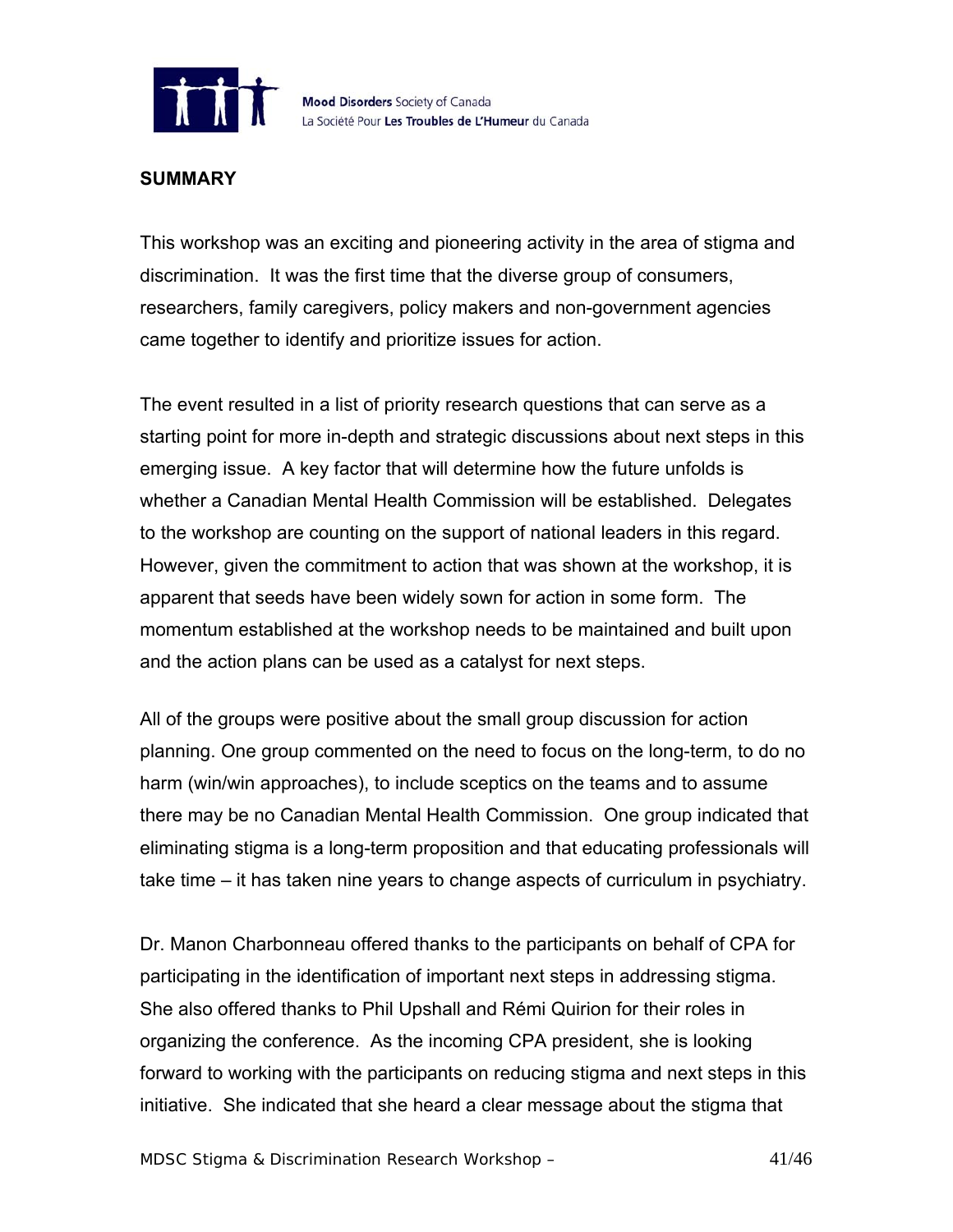consumers experience. Psychiatrists and consumers both bear stigma at different ends of the spectrum and are in this together. She is beginning to formulate some ideas about what she and Canadian Psychiatric Association can do to be part of the solution and she would like to hear from participants and continue to work with them on this.

Several participants noted the lack of recognition of stigma as experienced by seniors, and emphasized the need to recognize the important contribution and experiences of seniors and their role in moving forward.

Dr. Jacques Hendlisz offered to contribute \$5000 on behalf of the Douglas Hospital to help disseminate the report.

Closing remarks were made by Neasa Martin, Project Lead, thanking people for their generous contribution of time and expertise to the workshop. She pledged ongoing support of the MDSC to the issue of stigma and invited participants to look for opportunities to work together on the issue. The workshop adjourned to the Champions of Mental Health Luncheon at the Chateau Laurier Hotel.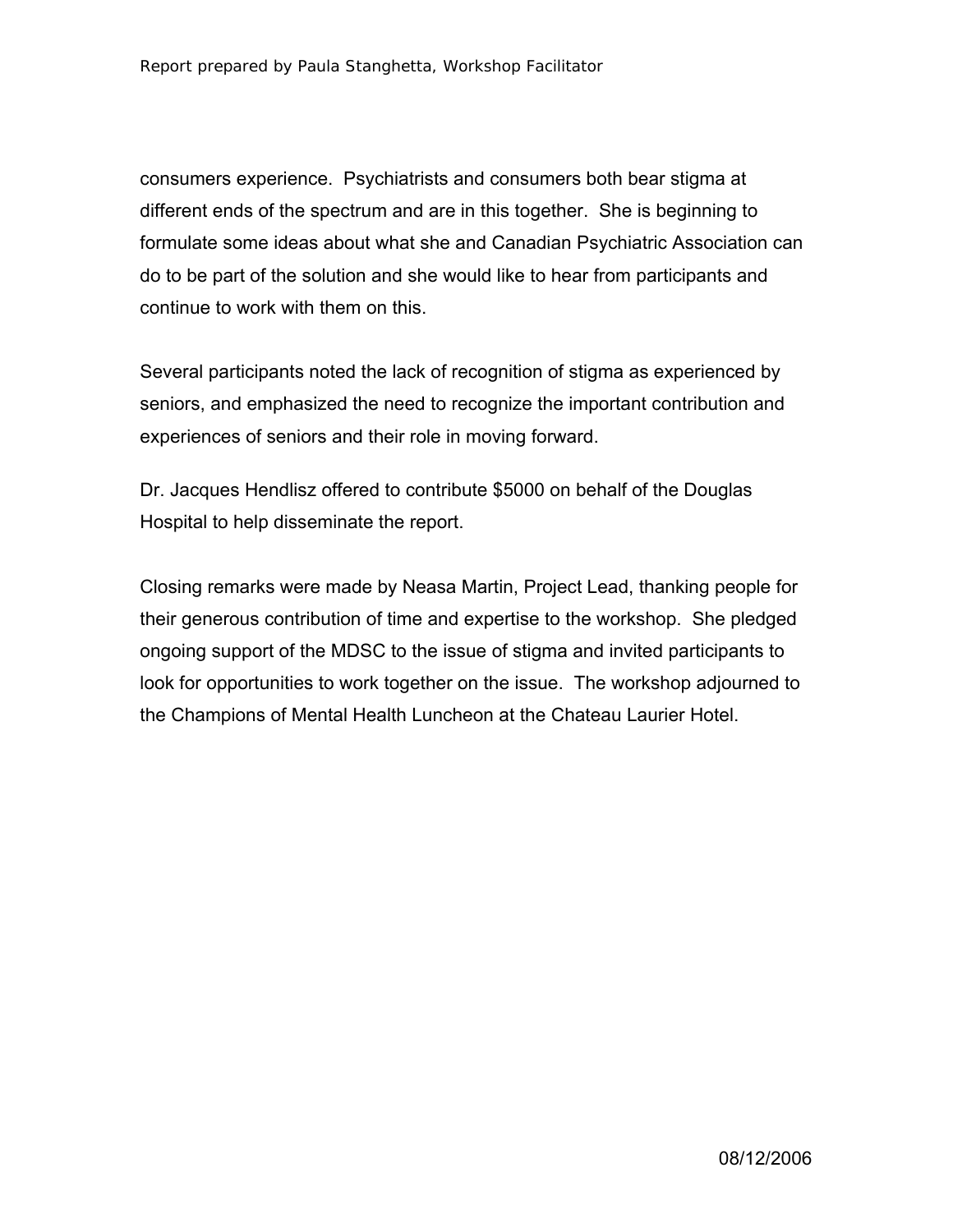

## **Appendix A**

## **Opening Panel Questions & Answers**

Q. With the greater prevalence of depression in women, what are the implications of gender issues on policies and programs in Australia?

A1. Beyondblue has the largest research study and programs for post-natal depression in Australia. Other than that, we do not have any programs specific to women, although in our public awareness campaigns we do talk about the difference in prevalence rates, the reasons for it and gender differences in how people manage mental health problems. We started broad, with the initial funding. The next generation of programs will be look at gender more specifically. We also need to look at indigenous mental health issues.

A2. If we compared mental health issues in our Aboriginal communities to yours, it would be a race to the bottom. We have a lot to do there as well.

Q. The use of terminology – mental illness, for example – we do not talk about physical illness as such. We talk about heart disease, cancer, etc. Why don't we talk about brain disease? What effect does the terminology have on stigmatization?

A1. That's classic. You become the disease. What do we do about it?

A2. It's a hard issue, because naming things can help us understand them, but there is so much misunderstanding. We have to overcome that first. We need to think carefully about the language we use. What should it be?

A3. Terminology really matters.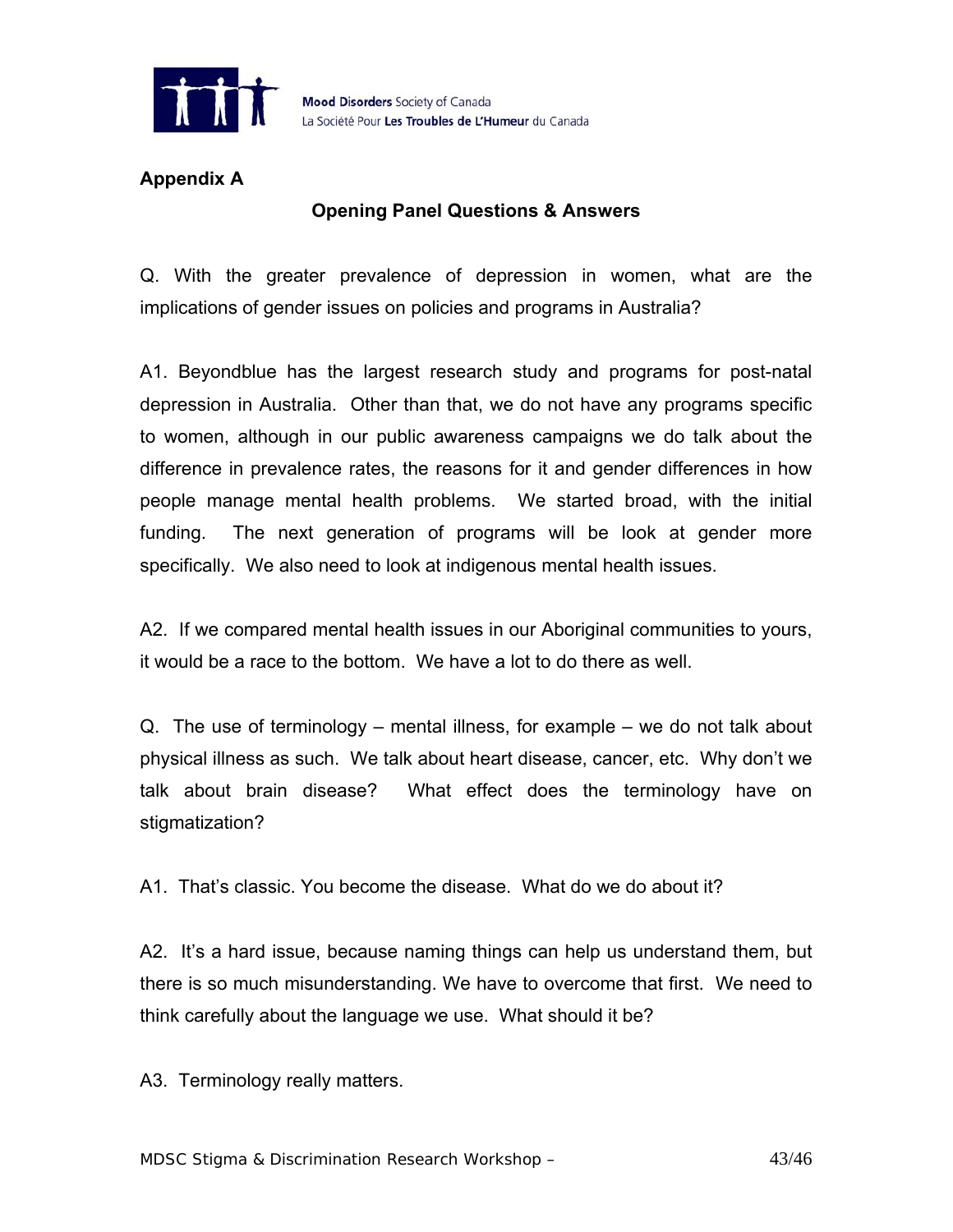Q. Myths feed stigma and they come from social, cultural influences. We haven't talked about this. How can you change people's attitudes? How can you teach them about the impact of language? People need to be taught how to fight stigma.

A1. That speaks to the importance of public education and awareness raising. AIDS shows us that. We, in mental health, have started to learn more about the importance of education in breaking down stigma, education about what the diseases are, individual stories, and public policy that creates a supportive environment to talk about these issues.

A2. We can achieve that in Canada. Think about how someone in a wheelchair was treated 20 years ago. Changes were achieved by law and also through campaigns to change attitudes. We need to focus on children. Discrimination is taught and learned. This is totally doable.

A3. That is the type of research we would like to support – research on what really works. With regard to terminology, we need to confront the words; we need to de-stigmatize the words, like we have done with cancer and AIDS.

Q. With regard to addictions, it is hard for people to come forward and the committee has dropped the word "addictions" from the report. Are addictions now being left in the shadows?

A. The committee did not have sufficient time or resources to address addictions, especially given the complexity of mental health issues. However, there is virtually no research going on regarding people with dual diagnoses or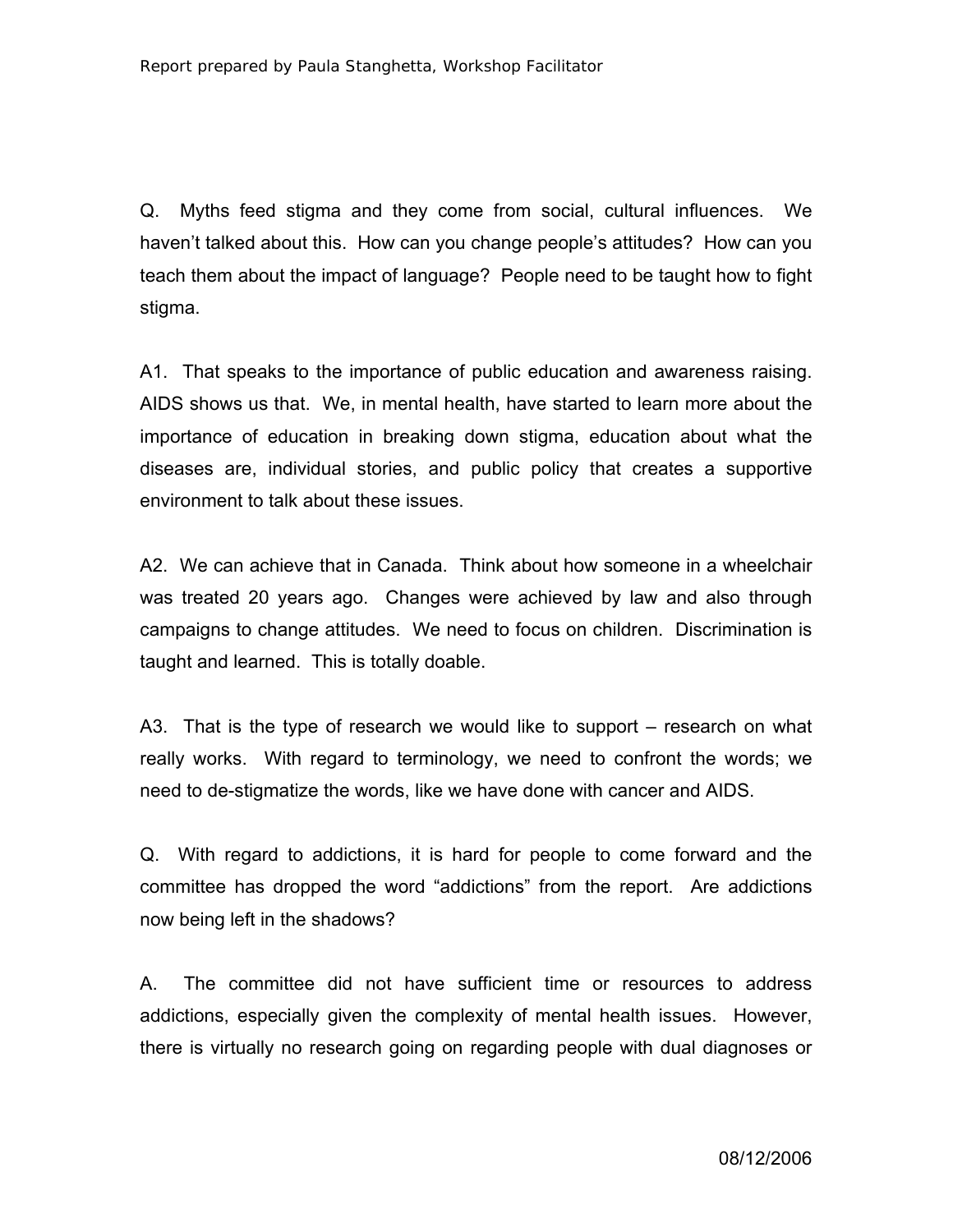

integrated treatment. We have recommended more funding for this area; it is desperate for help.

Q. Something we are not talking about enough is volunteers and caregivers, who have had no training, and the impact of the mental illness of loved ones on them.

A1. The Institute of Aging is looking at the impact on carers of people with Alzheimer's disease. The issues are similar and we do need more research on this.

A2. Our research shows how difficult this is. Carers get depression themselves without some respite.

A3. It's an incredible strain on caregivers. Many of them are just lost and alone. As a mom, I also experienced a lot of stigma (being seen as a bad mom because my child has a mental illness).

#### Final Comment

Family members with no resources have no option except to call police – the family relationship is then damaged. I would also like to see more emphasis on groups without national provincial organizations to represent them. For example, people with borderline personality disorder or complex Post Traumatic Stress Disorder. We need to focus on and include marginalized groups in our discussions.